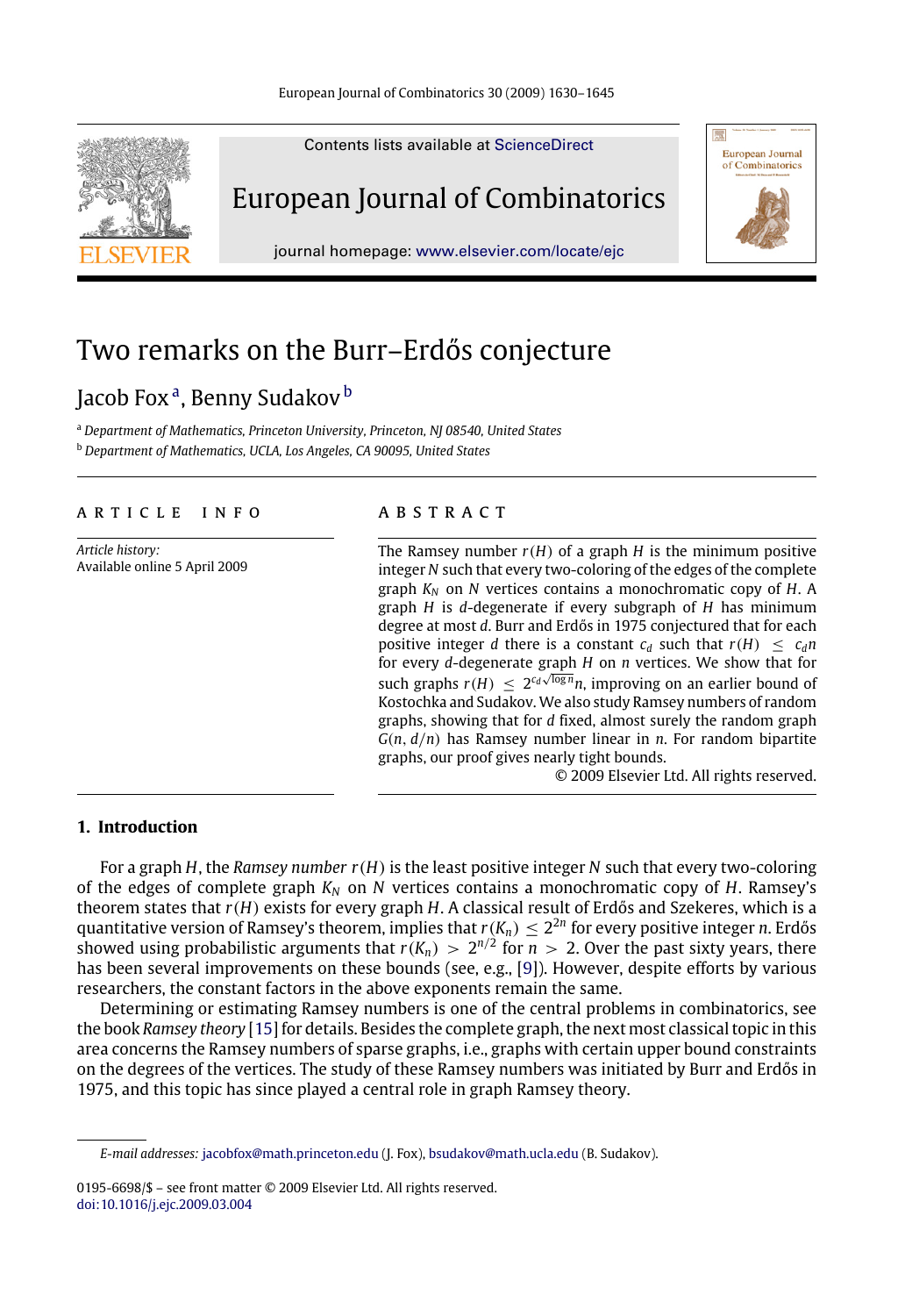A graph is *d*-*degenerate* if every subgraph has a vertex of degree at most *d*. In 1975, Burr and Erdős [\[6\]](#page-14-0) conjectured that, for each positive integer *d*, there is a constant *c*(*d*) such that every *d*degenerate graph *H* with *n* vertices satisfies  $r(H) \leq c(d)n$ . An important special case of this conjecture

for bounded degree graphs was proved by Chvátal, Rödl, Szemerédi, and Trotter [\[8\]](#page-14-1). Another notion of sparseness was introduced by Chen and Schelp [\[7\]](#page-14-2). A graph is *p*-*arrangeable* if there is an ordering  $v_1, \ldots, v_n$  of the vertices such that for any vertex  $v_i$ , its neighbors to the right of  $v_i$  have together at most *p* neighbors to the left of  $v_i$  (including  $v_i$ ). This is an intermediate notion of sparseness not as strict as bounded degree though not as general as bounded degeneracy. Extending the result of [\[8\]](#page-14-1), Chen and Schelp proved that there is a constant *c*(*p*) such that every *p*-arrangeable graph *H* on *n* vertices has Ramsey number at most *c*(*p*)*n*. This gives linear Ramsey numbers for planar graphs and more generally for graphs that can be drawn on a bounded genus surface. This result was later extended by Rödl and Thomas [\[22\]](#page-15-2), who showed that graphs with no *Kp*-subdivision are *p* 8 arrangeable. Recently, Nešetřil and Ossona de Mendez [\[21\]](#page-15-3) defined the concept of *expansion class* (which is related to the notion of arrangeability) and showed that graphs with bounded expansion have linear Ramsey numbers.

Here we introduce a notion of sparseness that is closely related to arrangeability. The main reason for introducing this notion is that it turns out to be more useful for bounding Ramsey numbers. A graph *H* is (*d*,  $\Delta$ )-*degenerate* if there exists an ordering  $v_1, \ldots, v_n$  of its vertices such that for each  $v_i$ ,

- 1. there are at most *d* vertices  $v_i$  adjacent to  $v_i$  with  $j < i$ , and
- 2. there are at most  $\triangle$  subsets  $S \subset \{v_1, \ldots, v_i\}$  such that  $S = N(v_i) \cap \{v_1, \ldots, v_i\}$  for some neighbor  $v_j$  of  $v_i$  with  $j > i$ , where the *neighborhood*  $N(v_j)$  is the set of vertices that are adjacent to  $v_j$ .

From the definition, every (*d*, ∆)-degenerate graph is *d*-degenerate, and every graph with maximum degree  $\Delta$  is  $(\Delta, \Delta)$ -degenerate. More interesting but also very simple to show is that every (*d*,  $\Delta$ )-degenerate graph is ( $\Delta$ (*d* − 1) + 1)-arrangeable, and every *p*-arrangeable graph is (*p*,  $2^{p-1}$ )degenerate (see [Lemmas 4.1](#page-10-0) and [4.2\)](#page-11-0).

While the conjecture of Burr and Erdős is still open, there has been considerable progress on this problem recently. Kostochka and Rödl [\[18\]](#page-15-4) were the first to prove a polynomial upper bound on the Ramsey numbers of *d*-degenerate graphs. They showed that  $r(H) \leq c_d n^2$  for every *d*-degenerate graph *H* with *n* vertices. A nearly linear bound of the form  $r(H) \leq 2^{c_d(\log n)^{2d/(2d+1)}} n$  was obtained by Kostochka and Sudakov [\[19\]](#page-15-5). In [\[11\]](#page-15-6), the authors proved that  $r(H) \leq 2^{c_d\sqrt{\log n}}n$  for every bipartite *d*-degenerate graph *H* with *n* vertices. Here we show how to use the techniques developed in [\[11\]](#page-15-6) to generalize this result to all *d*-degenerate graphs.

<span id="page-1-1"></span>**Theorem 1.1.** *For each positive integer d there is a constant c<sup>d</sup> such that every* (*d*, ∆)*-degenerate graph* √ √ *H with order n satisfies r*(*H*)  $\leq 2^{c_d\sqrt{\log n}}$  *n. In particular, r(H)*  $\leq 2^{c_d\sqrt{\log n}}$  *n for every d-degenerate graph H on n vertices.*

This result follows from [Theorem 2.1,](#page-2-0) which gives a more general bound on the Ramsey number which also incorporates the chromatic number of the graph *H*.

We next discuss Ramsey numbers and arrangeability of sparse random graphs. The *random graph G*(*n*, *p*) is the probability space of labeled graphs on *n* vertices, where every edge appears independently with probability  $p = p(n)$ . We say that the random graph possesses a graph property  $P$  *almost surely*, or a.s. for brevity, if the probability that  $G(n, p)$  has property P tends to 1 as *n* tends to infinity. It is well known and easy to show that if  $p = d/n$  with  $d > 0$  fixed, then, a.s.  $G(n, d/n)$  will have maximum degree Θ(log *n*/ log log *n*). Moreover, as shown by Ajtai, Komlós, and Szemerédi [\[2\]](#page-14-3), for  $d > 1$  fixed, a.s. the random graph  $G(n, d/n)$  contains a subdivision of  $K_p$  with p almost as large as its maximum degree. Therefore one cannot use known results to give a linear bound on the Ramsey number of  $G(n, d/n)$ . Here we obtain such a bound by proving that the random graph  $G(n, d/n)$  a.s. has bounded arrangeability.

<span id="page-1-0"></span>**Theorem 1.2.** *There are constants*  $c_1 > c_2 > 0$  *such that for*  $d \ge 1$  *fixed, a.s. the random graph*  $G(n, d/n)$ *is c*1*d* 2 *-arrangeable but not c*2*d* 2 *-arrangeable.*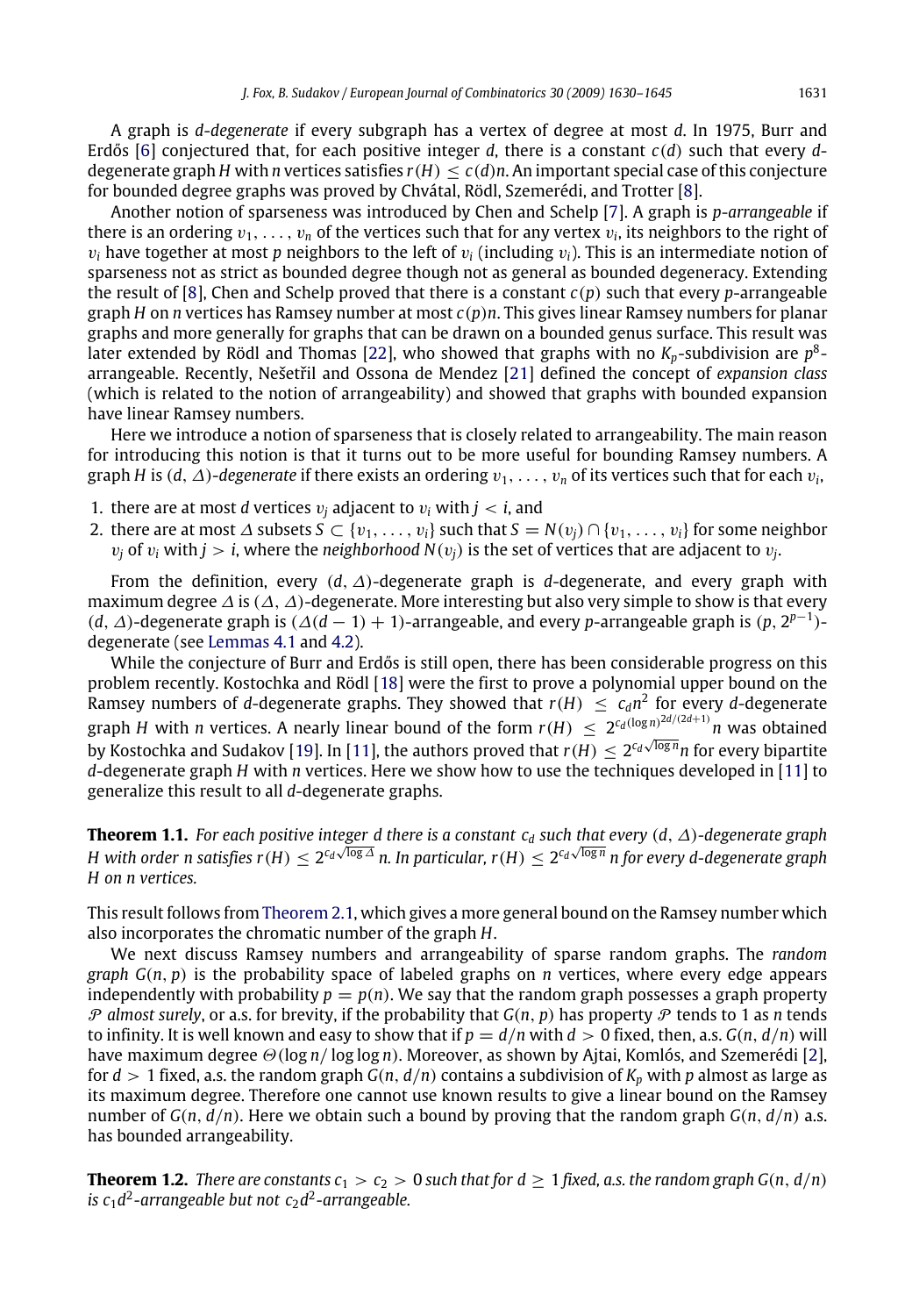[Theorem 1.2](#page-1-0) is closely related to a question of Chen and Schelp, who asked to estimate the proportion of *d*-degenerate graphs which have bounded arrangeability. The following is an immediate corollary of this theorem and the result of Chen and Schelp.

<span id="page-2-1"></span>**Corollary 1.3.** For each  $d > 1$ , there is a constant  $c_d$  such that a.s. the Ramsey number of  $G(n, d/n)$  is at *most*  $c<sub>d</sub>n$ *.* 

One would naturally like to obtain good bounds on the Ramsey number of *G*(*n*, *d*/*n*). To accomplish this, we prove a stronger version of [Theorem 1.2,](#page-1-0) showing that for  $d > 10$  a.s.  $G(n, d/n)$  is (16*d*, 16*d*)degenerate. We also modify a proof of Graham, Rödl, Ruciński, to prove that there is a constant *c* such that for every (*d*,  $\varDelta$ )-degenerate *H* with *n* vertices and chromatic number *q*, *r*(*H*)  $\leq$   $\left(d^d\varDelta\right)^{c\log q}$  *n*. In the other direction, it follows from a result of Graham, Rödl, and Ruciński [\[13\]](#page-15-7) that a.s. *G*(*n*, *d*/*n*) has Ramsey number at least 2*cdn* for some absolute positive constant *c*. From these results we get the following quantitative version of [Corollary 1.3.](#page-2-1)

**Theorem 1.4.** *There are positive constants*  $c_1$ ,  $c_2$  *such that for d*  $\geq$  2 *and n a.s.* 

<span id="page-2-2"></span>
$$
2^{c_1d} n \le r(G(n, d/n)) \le 2^{c_2d \log^2 d} n.
$$

In the case of random bipartite graphs, we can obtain nearly tight bounds. In another paper, Graham, Rödl, and Ruciński [\[14\]](#page-15-8) adapt their proof of a lower bound for Ramsey numbers to work also for random bipartite graphs. The random bipartite graph *G*(*n*, *n*, *p*) is the probability space of labeled bipartite graphs with  $n$  vertices in each class, where each of the  $n^2$  edges appears independently with probability *p*.

**Theorem 1.5.** *There are positive constants*  $c_1$ ,  $c_2$  *such that for each d*  $\geq 1$  *and n a.s.* 

<span id="page-2-3"></span>
$$
2^{c_1d} n \le r(G(n, n, d/n)) \le 2^{c_2d} n.
$$

The rest of this paper is organized as follows. In the next section we present a proof of [Theorem 2.1](#page-2-0) which implies [Theorem 1.1](#page-1-1) on the Ramsey number for (*d*, ∆)-degenerate graphs. In Section [3,](#page-8-0) we prove another bound on Ramsey numbers for (*d*, ∆)-degenerate graphs which is sometimes better than [Theorem 2.1.](#page-2-0) In Section [4,](#page-10-1) we prove results on the random graphs *G*(*n*, *d*/*n*) and *G*(*n*, *n*, *d*/*n*). The last section of this paper contains some concluding remarks. Throughout the paper, we systematically omit floor and ceiling signs whenever they are not crucial for the sake of clarity of presentation. We also do not make any serious attempt to optimize absolute constants in our statements and proofs. All logarithms in this paper are base 2.

### **2. Proof of** [Theorem 1.1](#page-1-1)

The main result of this section is the following general bound on Ramsey numbers.

**Theorem 2.1.** *There is a constant c such that for*  $0 < \delta \leq 1$ , *every* (*d*,  $\Delta$ )*-degenerate graph H with chromatic number q and order n satisfies*

<span id="page-2-0"></span> $r(H) < 2^{cq^{3q}d/\delta} \Delta^{c\delta} n$ .

Note that a greedy coloring shows that every *d*-degenerate graph has chromatic number at most √  $d+1$ . [Theorem 1.1](#page-1-1) follows from the above theorem by letting  $\delta = 1/\sqrt{\log \Delta}.$ 

The first result that we need is a lemma from [\[11\]](#page-15-6) whose proof uses a probabilistic argument known as *dependent random choice*. Early versions of this technique were developed in the papers [\[12](#page-15-9)[,17,](#page-15-10)[24\]](#page-15-11). Later, variants were discovered and applied to various Ramsey-type problems (see, e.g., [\[19,](#page-15-5)[3](#page-14-4)[,25,](#page-15-12)[11\]](#page-15-6), and their references). We include the proof here for the sake of completeness. Given a vertex subset *T* of a graph *G*, the *common neighborhood N*(*T* ) *of T* is the set of all vertices of *G* that are adjacent to *T* , i.e., to *every* vertex in *T* .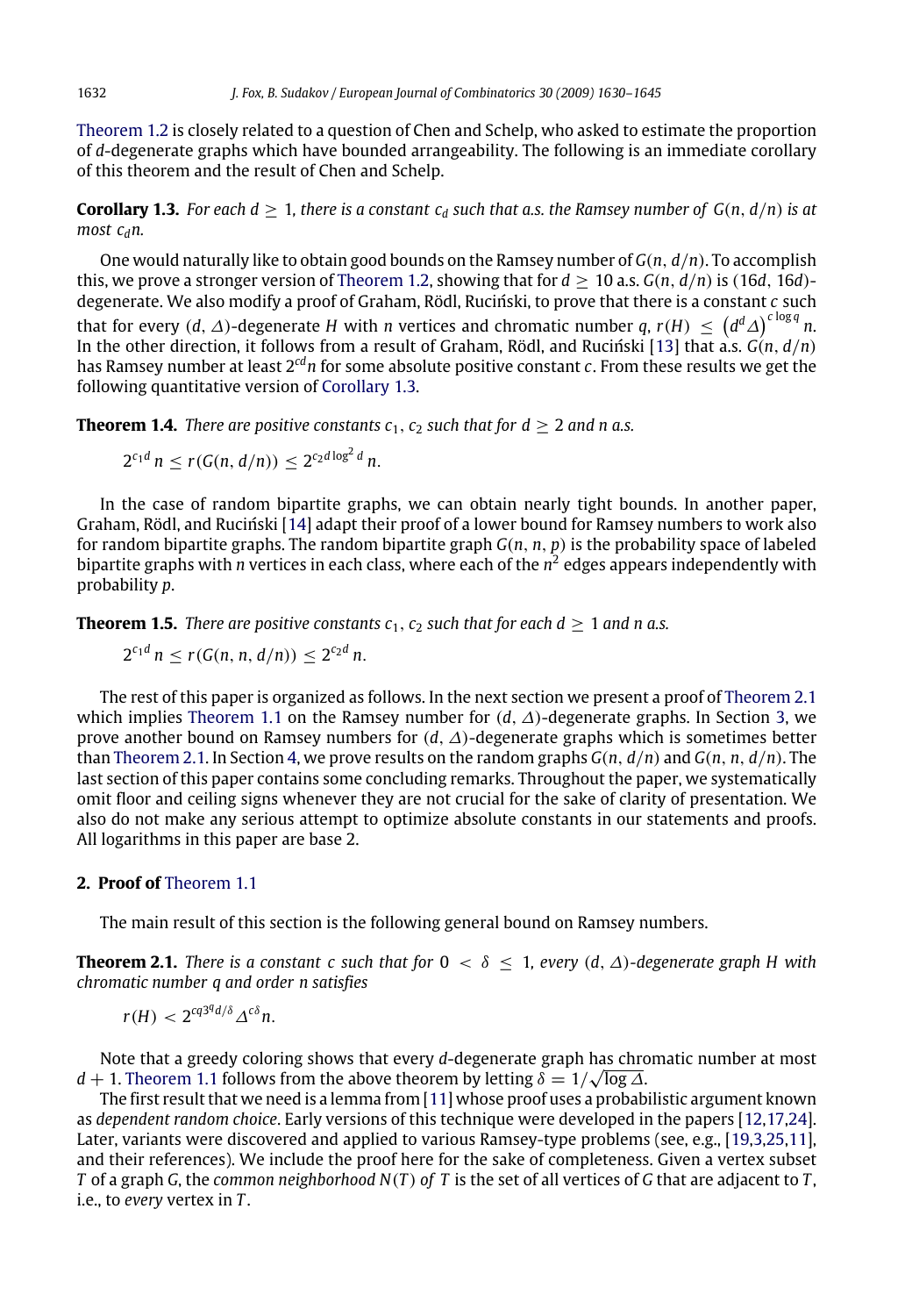<span id="page-3-0"></span>**Lemma 2.2.** If  $\epsilon > 0$  and  $G = (V_1, V_2; E)$  is a bipartite graph with  $|V_1| = |V_2| = N$  and at least  $\epsilon N^2$ *edges, then for all positive integers t*, *x, there is a subset A* ⊂ *V*<sup>2</sup> *with* |*A*| ≥ <sup>2</sup>*<sup>t</sup>N*/2 *such that for all but at*  $\int_0^{\infty} \frac{1}{2} e^{-2t} \left( \frac{x}{N} \right)^{2t} \left( \frac{N}{t} \right) t$ -sets S in A, we have  $|N(S)| \geq x$ .

**Proof.** Let *T* be a subset of 2*t* random vertices of  $V_1$ , chosen uniformly with repetitions. Set  $A = N(T)$ , and let *X* denote the cardinality of  $A \subset V_2$ . By linearity of expectation and by convexity of  $f(z) = z^{2t}$ ,

$$
\mathbb{E}[X] = \sum_{v \in V_2} \left( \frac{|N(v)|}{N} \right)^{2t} = N^{-2t} \sum_{v \in V_2} |N(v)|^{2t} \ge N^{1-2t} \left( \frac{\sum_{v \in V_2} |N(v)|}{N} \right)^{2t} \ge \epsilon^{2t} N.
$$

Let *Y* denote the random variable counting the number of *t*-sets in *A* with fewer than *x* common neighbors. For a given *t*-set *S*, the probability that *S* is a subset of *A* is  $\left(\frac{|N(S)|}{N}\right)^{2t}$ . Therefore, we have

$$
\mathbb{E}[Y] \leq {N \choose t} \left(\frac{x-1}{N}\right)^{2t}.
$$

Using linearity of expectation, we have

$$
\mathbb{E}\left[X-\frac{\mathbb{E}[X]}{2\mathbb{E}[Y]}Y-\mathbb{E}[X]/2\right]=0.
$$

Therefore, there is a choice of *T* for which this expression is nonnegative. Then

$$
|A| = X \ge \frac{1}{2} \mathbb{E}[X] \ge \frac{1}{2} \epsilon^{2t} N
$$

and

$$
Y \leq 2X \mathbb{E}[Y]/\mathbb{E}[X] \leq 2N \mathbb{E}[Y]/\mathbb{E}[X] < 2\epsilon^{-2t} \left(\frac{x}{N}\right)^{2t} \binom{N}{t},
$$

completing the proof.  $\square$ 

<span id="page-3-1"></span>We use this lemma to deduce the following:

**Lemma 2.3.** *For every 2-edge-coloring of*  $K_N$  *and integers*  $y \ge t \ge q \ge 2$  *there is a color and nested*  $s$ ubsets of vertices A<sub>1</sub> ⊂  $\cdots$  ⊂ A<sub>q</sub> with  $|A_1|\geq 2^{-4tq}N$  such that the following holds. For each i < q, all but at most  $2^{4t^2q}y^{2t}N^{-t}$  subsets of  $A_i$  of size t have at least y common neighbors in  $A_{i+1}$  in this color.

**Proof.** For  $j \in \{0, 1\}$ , let  $G_i$  denote the graph of color *j*. Let  $B_1 = V(K_N)$ . We will pick subsets *B*<sub>1</sub> ⊃ *B*<sub>2</sub> ⊃ · · · ⊃ *B*<sub>2*q*−2</sub> such that for each *i* ∈ [2*q* − 3], we have  $|B_{i+1}| \ge |B_i|/2^{2t+2}$  and there is a color  $c(i) \in \{0, 1\}$  such that there are less than  $(8y^2/|B_i|)^t$  t-sets  $S \subset B_{i+1}$  which have less than y common neighbors in  $B_i$  in graph  $G_{c(i)}$ .

Having already picked  $B_i$ , we now show how to pick  $c(i)$  and  $B_{i+1}$ . Arbitrarily partition  $B_i$  into two subsets  $B_{i,1}$  and  $B_{i,2}$  of equal size. Let  $c(i)$  denote the densest of the two colors between  $B_{i,1}$  and  $B_i$ , By [Lemma 2.2](#page-3-0) with  $\epsilon = 1/2$ , there is a subset  $B_{i+1} \subset B_{i,2} \subset B_i$  with  $|B_{i+1}| \geq 2^{-2t-1}|B_{i,2}| = 2^{-2t-2}|\overline{B_i}|$ such that for all but at most

$$
2 \cdot 2^{2t} \left(\frac{y}{|B_{i,2}|}\right)^{2t} { |B_{i,2}| \choose t} \leq 2^{3t} y^{2t} |B_i|^{-t} = (8y^2/|B_i|)^t
$$

*t*-sets  $S \subset B_{i+1}$ , *S* has at least *y* common neighbors in  $B_i$  in graph  $G_{c(i)}$ .

We have completed the part of the proof where we constructed the nested subsets  $B_1 \supset \cdots \supset$ *B*<sub>2*q*−2</sub> and the colors *c*(1), . . . , *c*(2*q* − 3). Notice that  $|B_{2q-2}| \ge 2^{-(2t+2)(2q-3)}N \ge 2^{-4tq+6}N$ . So for all but at most

$$
(8y^2/|B_i|)^t \le (2^{4tq-3}y^2/N)^t \le 2^{4t^2q}y^{2t}N^{-t}
$$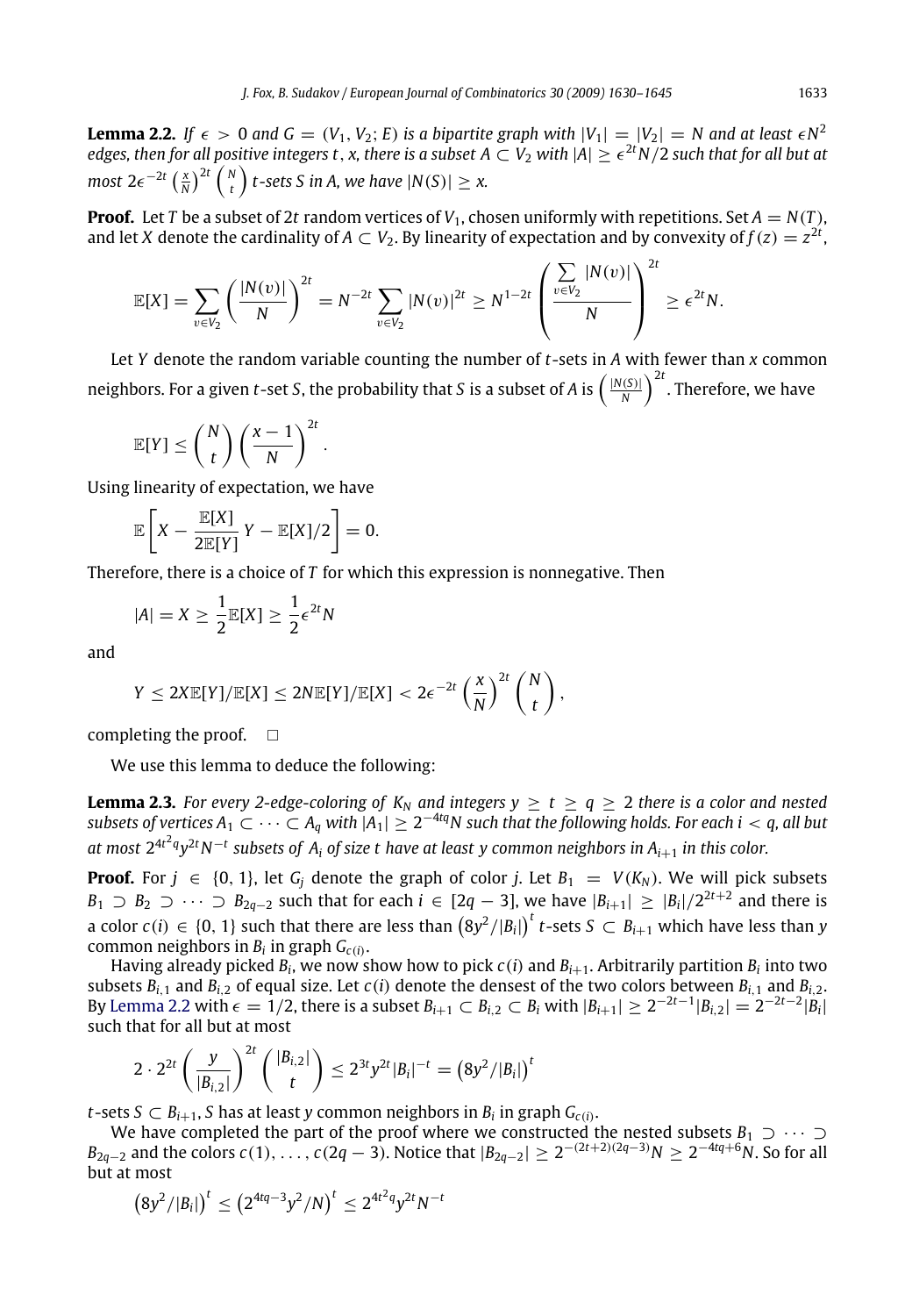*t*-sets *S* ⊂ *B*<sub>*i*+1</sub>, *S* has at least *y* common neighbors in *B*<sub>*i*</sub> by color *c*(*i*). Since the sets *B*<sub>1</sub> ⊃ · · · ⊃ *B*<sub>2*q*−2</sub> are nested, this also implies that for all but at most  $2^{4t^2q}y^{2t}N^{-t}t$ -sets  $S\subset B_{i+1}$ ,  $S$  has at least  $y$  common neighbors in  $B_j$  in graph  $G_{c(i)}$  for each  $j \leq i$ .

By the pigeonhole principle, one of the two colors is represented at least *q*−1 times in the sequence  $c(1), \ldots, c(2q-3)$ . We suppose without loss of generality that 0 is this popular color. Let  $A_q = B_1$ , *i*<sub>j</sub> denote the *j*th smallest positive integer such that  $c(i_j) = 0$ , and  $A_{q-j} = B_{i_j+1}$  for 1 ≤ *j* ≤ *q* − 1. By the above discussion, it follows that  $A_1\subset\cdots\subset A_q$ ,  $|A_1|\ge |B_{2q-2}|\ge 2^{-4t^2q}N$ , and, for each positive integer  $i < q$ , all but at most  $2^{4t^2q}y^{2t}N^{-t}$  subsets of  $A_i$  of size  $t$  are adjacent to at least  $y$  vertices in  $A_{i+1}$ in graph  $G_0$ . This completes the proof.  $\Box$ 

The previous lemma shows that in every 2-edge-coloring of the complete graph *K<sup>N</sup>* there is a monochromatic subgraph *G* and large nested vertex subsets  $A_1 \subset \cdots \subset A_q$  such that almost every *t*-set in *A<sup>i</sup>* has a large common neighborhood in *Ai*+<sup>1</sup> in graph *G*. The next lemma is the most technical part of the proof. It says that if a graph *G* has such vertex subsets  $A_1 \subset \cdots \subset A_q$ , then for 1 ≤ *i* ≤ *q* there are large subsets  $V_i$  ⊂  $A_i$  such that almost every *d*-set in  $\bigcup_{\ell \neq i} V_\ell$  has a large common neighborhood in  $V_i$ . These vertex subsets  $V_1,\ldots,V_q$  will be used to show that *G* contains all (*d*, ∆)-degenerate graphs on *n* vertices with chromatic number at most *q*.

<span id="page-4-0"></span>**Lemma 2.4.** *Let d, q,*  $\Delta \ge 2$  *be integers and*  $0 < \delta \le 1$ *. Let t* =  $(3^q - 1)d/\delta + d$ ,  $y = 2^{-5qt}\Delta^{-\delta}N$ , *and x* = y<sup>4</sup>N<sup>−3</sup>. Suppose x ≥ 2t. Let G = (V, E) be a graph with nested vertex subsets A<sub>1</sub> ⊂ · · · ⊂ A<sub>q</sub> with  $|A_1|\geq 2^{-4tq}N$  such that for each i, all but at most  $2^{4t^2q}y^{2t}N^{-t}$  subsets of  $A_i$  of size t have at least  $y$  $f$  *common neighbors in*  $A_{i+1}$ *. Then there are vertex subsets*  $V_i\subset A_i$  *for*  $1\leq i\leq q$  *such that*  $|V_i|\geq x$  *and the*  $n$ umber of d-sets in  $\bigcup_{\ell\neq i}V_\ell$  with fewer than x common neighbors in  $V_i$  is less than  $(2\Delta)^{-d}\left(\frac{x}{d}\right)$ .

**Proof.** We will first pick some constants. Let  $r_0 = t$  and for  $1 \leq j \leq q$ , let  $t_j = 2 \cdot 3^{q-j} d/\delta$  and  $r_j = r_{j-1} - t_j = (3^{q-j} - 1)d/\delta + d$ . In particular, we have  $r_q = d$  and  $t_j \geq 2r_j$ . Let

$$
b_{i,i} = 2q (2x/y)^{t_i} {N \choose r_i}
$$
 and  $b_{i,j} = 2q {r_{j-1} \choose y}^{t_j} b_{i,j-1}$  for  $i < j$ .

Let

$$
c_0 = 2^{-t^2 q} y^t
$$
 and  $c_j = 2q \left(\frac{r_{j-1}}{y}\right)^{t_j} c_{j-1}.$ 

By the hypothesis of the lemma, we have nested subsets  $A_1\subset\cdots\subset A_q$  with  $|A_1|\geq 2^{-4tq}N$  such that for each *i*, all but at most  $2^{4t^2q}y^{2t}N^{-t} \leq 2^{-t^2q}y^t = c_0$  subsets of  $A_i$  of size  $t$  are adjacent to at least  $y$  vertices in  $A_{i+1}$ . Let  $A_{i,0} = A_i$  for each  $i$ . We will prove by induction on  $j$  that there are subsets  $A_{1,j}, \ldots, A_{q,j}$  for  $1 \leq j \leq q$  that satisfy the following properties.

- 1. For  $1 \le i, j \le q, A_{i,j} \subset A_{i,j-1}$ .
- 2. For  $0 \le j < \ell < i \le q$ ,  $A_{\ell,j} \subset A_{i,j}$ .
- 3.  $|A_{i,j}| \geq y$  for all  $i > j$  and  $|A_{i,j}| \geq 2x t_i$  for  $i \leq j$ .
- 4. For each  $i \leq j$ , the number of  $r_j$ -sets in  $\bigcup_{\ell \neq i} A_{\ell,j}$  that have less than 2*x* −  $t_i$  common neighbors in *Ai*,*<sup>j</sup>* is at most *bi*,*<sup>j</sup>* .
- 5. For  $j < i < q$ , the number of  $r_j$ -sets in  $A_{i,j}$  with less than  $y$  common neighbors in  $A_{i+1,j}$  is at most  $c_j$ .

It is easy to see that the desired properties hold for  $j = 0$ . Assume that we have already found the subsets  $A_{i,j-1}$  for  $1 \le i \le q$ . We now show how to pick the subsets  $A_{i,j}$ . Pick a subset  $S_j$  of  $A_{j,j-1}$  of size  $t_j$  uniformly at random. We will let  $A_{i,j}=A_{i,j-1}\cap N(S_j)$  for  $i\neq j$  and  $\check{A}_{j,j}=A_{j,j-1}\setminus S_j.$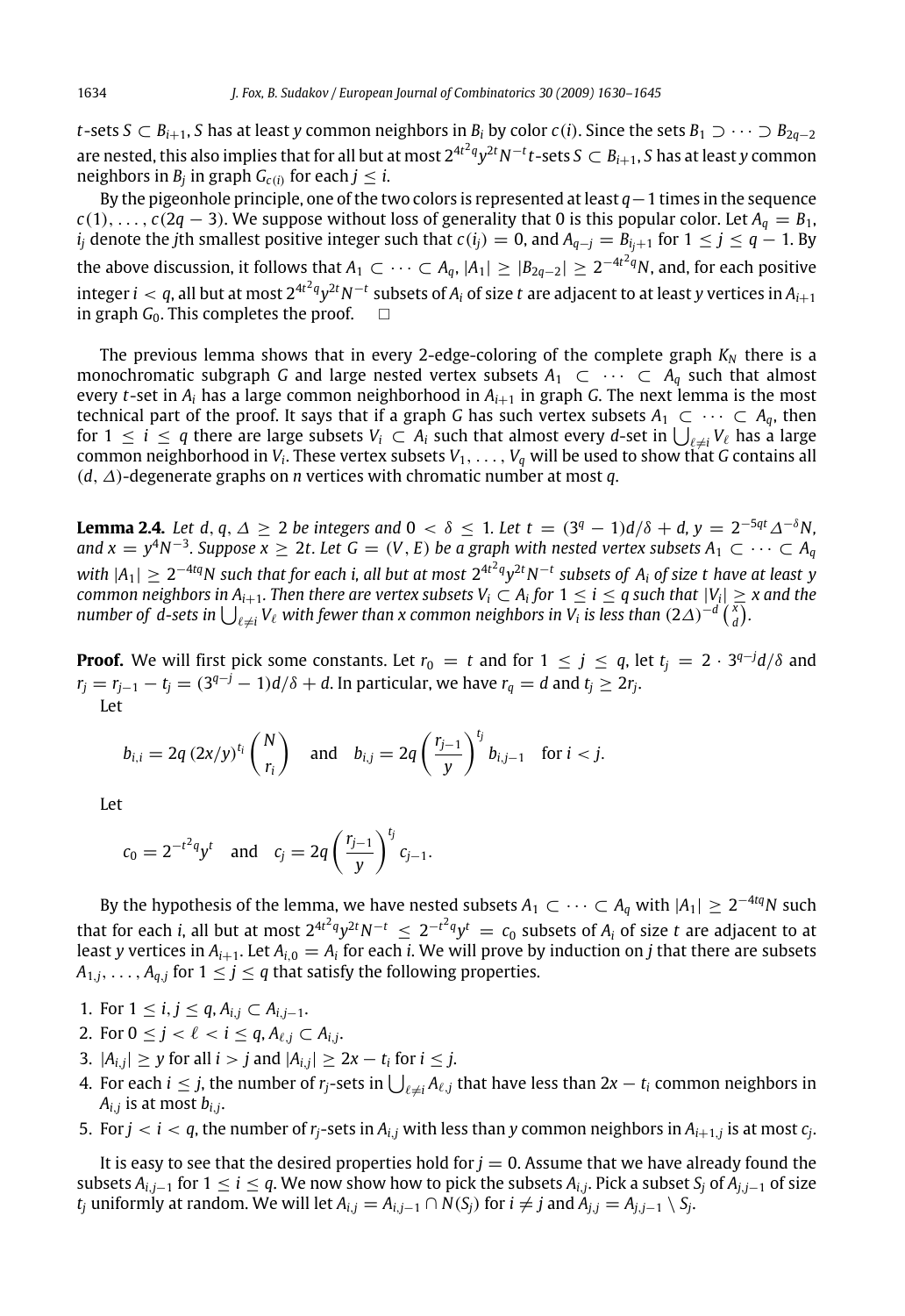Let  $X_j$  be the random variable that counts the number of  $r_j$ -sets in  $\bigcup_{\ell\neq j}A_{\ell,j}$  with at most 2 $x-t_j$ common neighbors in  $A_{j,j}$ . Equivalently,  $X_j$  is the number of  $r_j$ -sets in  $\bigcup_{\ell\neq j}A_{\ell,j}$  with at most 2x common neighbors in  $A_{j,j-1}$ . The number of  $r_j$ -sets in  $\bigcup_{\ell\neq j}A_{\ell,j-1}$  is at most  $\binom{N}{r_j}$ , and the probability that a given  $r_j$ -set  $R\subset\bigcup_{\ell\neq j}A_{\ell,j-1}$  with at most 2*x* common neighbors in  $A_{j,j-1}$  is also contained in  $\bigcup_{\ell\neq j}A_{\ell,j}$  (which  $\text{corresponds to } S_j \subset N(R)$ ) is at most  $\left(\frac{2x}{t_j}\right) / \left(\frac{|A_{j,j-1}|}{t_j}\right)$ . By linearity of expectation, we have

$$
\mathbb{E}[X_j] \leq \frac{\binom{2x}{t_j}}{\binom{|A_{j,j-1}|}{t_j}} \binom{N}{r_j} \leq \left(\frac{2x}{y}\right)^{t_j} \binom{N}{r_j} = b_{j,j}/2q.
$$

For *i* < *j*, let *Yi*,*<sup>j</sup>* be the random variable that counts the number of *rj*−1-sets containing *S<sup>j</sup>* in  $\bigcup_{\ell \neq i} A_{\ell,j-1}$  with less than 2*x* − *t<sub>i</sub>* common neighbors in  $A_{i,j-1}$ . Since the number of  $r_{j-1}$ -sets in  $\bigcup_{\ell\neq i}A_{\ell,j-1}$  that have less than 2*x* − *t<sub>i</sub>* common neighbors in  $A_{i,j-1}$  is at most  $b_{i,j-1}$ , then

$$
\mathbb{E}[Y_{i,j}] \leq \frac{{r_{j-1} \choose t_j}}{{|A_{j,j-1}| \choose t_j}} b_{i,j-1} \leq \left(\frac{r_{j-1}}{y}\right)^{t_j} b_{i,j-1} = b_{i,j}/2q.
$$

Note that  $A_{\ell,j}$  is disjoint from  $S_j$  for each  $\ell$ . So if  $T$  is a subset of  $\bigcup_{\ell\neq i}A_{\ell,j}$  with cardinality  $r_j$ , then  $T$ is disjoint from  $S_j$  and so  $T \cup S_j$  is a subset of  $\bigcup_{\ell \neq i} A_{\ell,j-1}$  with cardinality  $r_j+t_j=r_{j-1}$  satisfying

$$
|N(T \cup S_j) \cap A_{i,j-1}| = |N(T) \cap N(S_j) \cap A_{i,j-1}| = |N(T) \cap A_{i,j}|.
$$

Hence,  $Y_{i,j}$  is also an upper bound on the number of  $r_j$ -sets in  $\bigcup_{\ell\neq i}A_{\ell,j}$  with less than 2*x* −  $t_i$  common neighbors in *Ai*,*<sup>j</sup>* .

*For*  $j < i < q$ , let  $Z_{i,j}$  be the random variable that counts the number of  $r_{j-1}$ -sets in  $A_{i,j-1}$  that contain *S<sup>j</sup>* and have less than *y* common neighbors in *Ai*+1,*j*−1. Since *cj*−<sup>1</sup> is an upper bound on the number of *r*<sub>*j*−1</sub>-sets in *A*<sub>*i*</sub> $j$ −1</sub> that have less than *y* common neighbors in  $A_{i+1,j-1}$  and  $S_i \subset A_{i,j-1} \subset A_{i,j-1}$ , then

$$
\mathbb{E}[Z_{i,j}] \leq \frac{{r_{j-1} \choose t_j}}{{|A_{j,j-1}| \choose t_j}}c_{j-1} \leq \left(\frac{r_{j-1}}{y}\right)^{t_j}c_{j-1} = c_j/2q.
$$

Since  $A_{i,j}$  is disjoint from  $S_j$ , if  $T \subset A_{i,j}$  has cardinality  $r_j$ , then  $T \cup S_j \subset A_{i,j-1}$  has cardinality  $r_j+t_j=r_{j-1}$ and satisfies

$$
|N(T \cup S_j) \cap A_{i+1,j-1}| = |N(T) \cap N(S_j) \cap A_{i+1,j-1}| = |N(T) \cap A_{i+1,j}|.
$$

Hence, *Zi*,*<sup>j</sup>* is an upper bound on the number of subsets of *Ai*,*<sup>j</sup>* of size *r<sup>j</sup>* with less than *y* common neighbors in *Ai*+1,*<sup>j</sup>* .

For *i* < *j*, let  $F_{i,j}$  be the event that every  $r_{i-1}$ -set in  $A_{i,i-1}$  containing  $S_i$  has less than  $2x - t_i$  common neighbors in  $A_{i,j-1}$ . The number of  $r_{j-1}$ -sets in  $A_{i,j-1}$  with less than  $2x - t_i$  common neighbors in  $A_{i,j-1}$  is at most  $b_{i,j-1}$ . The number of subsets of  $A_{j,j-1}$  of size  $r_{j-1}$  containing a fixed subset of size  $t_j$  is  $\left(\frac{|A_{j,j-1}|-t_j|}{r_{j-1}-t_j}\right)$  and there are  $\left(\frac{r_{j-1}}{t_j}\right)$  subsets of size  $t_j$  in an  $r_{j-1}$ -set. Hence, the number of  $t_j$ -sets in *A*<sub>*j*,*j*−1</sub> for which every *r*<sub>*j*−1</sub>-set in *A*<sub>*j*,*j*−1</sub> containing it has less than 2*x* − *t*<sub>i</sub> common neighbors in *A*<sub>*i*,j−1</sub> is at most

$$
\frac{\binom{r_{j-1}}{t_j}}{\binom{|\mathcal{A}_{j,j-1}|-t_j}{r_{j-1}-t_j}}b_{i,j-1}.
$$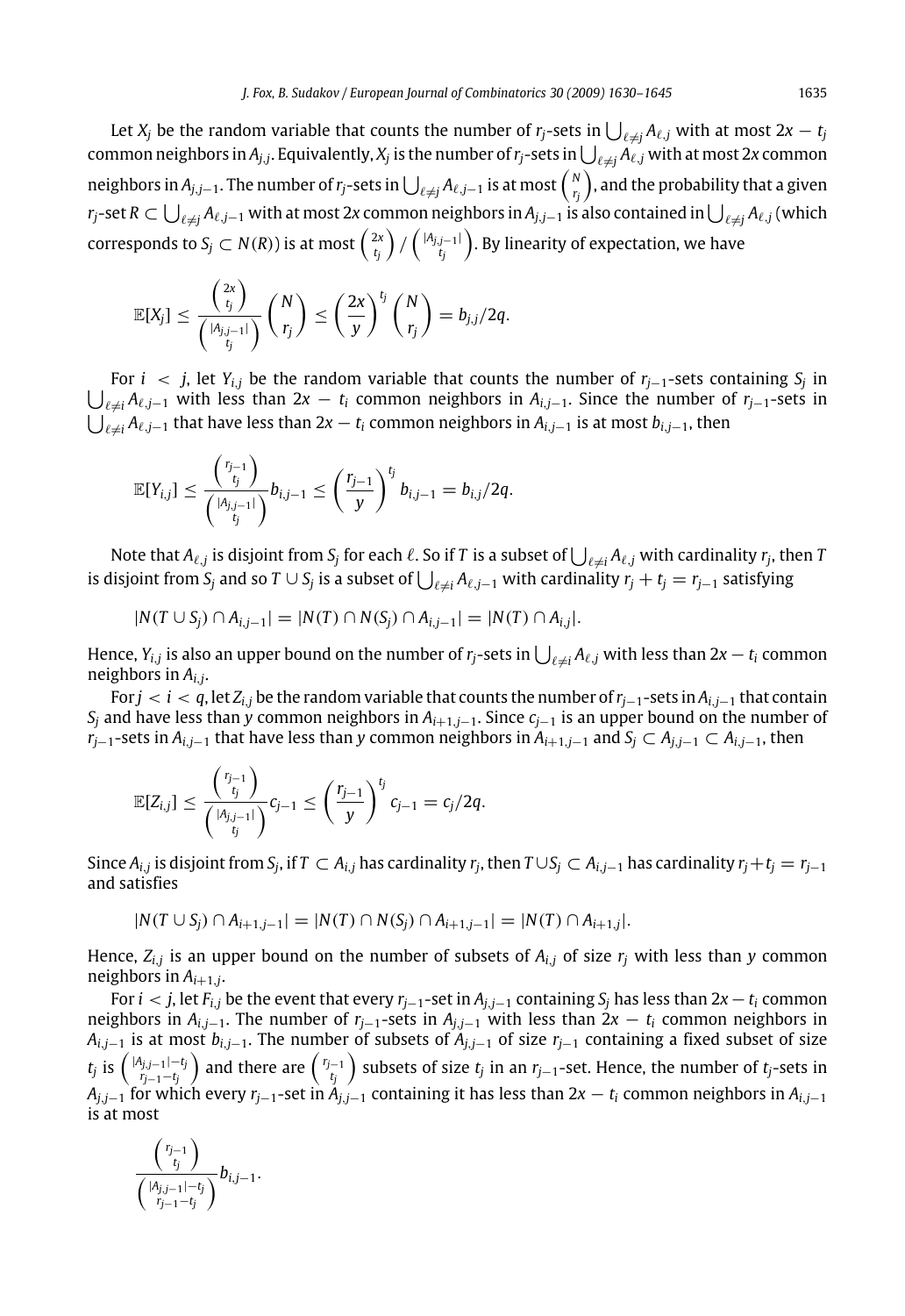Since there are a total of  $\binom{|A_{j,j-1}|}{t_j}$  possible  $t_j$ -sets in  $A_{j,j-1}$  that can be picked for  $S_j$  and  $|A_{j,j-1}|\ge y$ , then the probability of event *Fi*,*<sup>j</sup>* is at most

$$
\frac{{\binom{r_{j-1}}{t_j}}}{\binom{|A_{j,j-1}|-t_j}{t_j}}b_{i,j-1}\left(\frac{|A_{j,j-1}|}{t_j}\right)^{-1} \leq \frac{r_{j-1}^{t_j}}{t_j!} \cdot \frac{(r_{j-1}-t_j)!}{(y/2)^{r_{j-1}-t_j}} \cdot \frac{t_j!}{(y/2)^{t_j}} \cdot b_{i,j-1} = 2^{r_{j-1}}r_{j-1}^{t_j}r_j!y^{-r_{j-1}}b_{i,j-1}
$$
\n
$$
\leq t^{t_i}y^{-r_{j-1}}b_{i,j-1} = t^{t_i}y^{-r_{j-1}}b_{i,i} \prod_{i \leq \ell < j-1} \frac{b_{i,\ell+1}}{b_{i,\ell}}
$$
\n
$$
= t^{t_i}y^{-r_{j-1}}2q(2x/y)^{t_i}\binom{N}{r_i} \prod_{i \leq \ell < j-1} 2q\left(\frac{r_{\ell}}{y}\right)^{t_{\ell+1}}
$$
\n
$$
\leq t^{t_i}y^{-r_{j-1}}(2q)^q(2x/y)^{t_i}N^{r_i}\left(\frac{r_i}{y}\right)^{t_{i+1}+\cdots+t_{j-1}}
$$
\n
$$
= (2t)^{t_i}(2q)^q(x/y)^{t_i}N/y^{r_i}r_i^{r_i-r_{j-1}} < t^{3t_i}(2q)^q(x/y)^{t_i}(N/y)^{r_i}
$$
\n
$$
= t^{3t_i}(2q)^q(N/y)^{r_i-3t_i} \leq t^{3t_i}(2q)^q(2^{5tq})^{-5t_i/2} < \frac{1}{2q}.
$$

Here we used  $t = r_0 \ge r_1 \cdots \ge r_q$ ,  $r_{j-1} = t_j + r_j$  and  $t_j \ge 2r_j$  for  $1 \le j \le q$ , and the inequality 2 *<sup>r</sup>j*−<sup>1</sup> *r tj j*−1 *rj* ! ≤ *t ti* . This inequality can be obtained as follows

$$
2^{r_{j-1}}r_{j-1}^{t_j}r_j! \leq 2^{r_{j-1}}r_{j-1}^{t_j}r_j^{r_j} \leq 2^{r_{j-1}}r_{j-1}^{t_j+r_j} = (2r_{j-1})^{r_{j-1}} \leq t_{j-1}^{t_{j-1}} \leq t^{t_i}.
$$

If there is an  $r_{j-1}$ -set *T* in  $A_{i,j-1}$  containing  $S_j$  with at least  $2x - t_i$  common neighbors in  $A_{i,j-1}$ , then S<sub>j</sub> has at least 2x  $-$  t<sub>i</sub> common neighbors in  $A_{i,j-1}$  and  $|A_{i,j}| = |A_{i,j-1} \cap N(S_j)| \ge 2x - t_i$ . Therefore, if  $|\dot{A}_{i,j}| < 2x - t_i$ , then event  $F_{i,j}$  occurs.

Let *G*<sub>*j*</sub> be the event that every  $r_{j-1}$ -set in  $A_{j,j-1}$  containing  $S_j$  has less than *y* common neighbors in  $A_{i+1,j-1}$ . The number of  $r_{i-1}$ -sets in  $A_{i,j-1}$  that have less than *y* common neighbors in  $A_{i+1,j-1}$  is at most  $c_{j-1}.$  The number of subsets of  $A_{j,j-1}$  of size  $r_{j-1}$  containing a fixed set of size  $t_j$  is  $\left(\frac{|A_{j,j-1}|-t_j}{r_{j-1}-t_j}\right)$  and there are *rj*−1 *tj* subsets of size *t<sup>j</sup>* in an *rj*−1-set. Hence, the number of *tj*-sets in *Aj*,*j*−<sup>1</sup> for which every *rj*−1-set in *Aj*,*j*−<sup>1</sup> containing it has less than *y* common neighbors in *Aj*+1,*j*−<sup>1</sup> is at most

$$
\frac{\binom{r_{j-1}}{t_j}}{\binom{|\mathcal{A}_{j,j-1}|-t_j}{r_{j-1}-t_j}}C_{j-1}.
$$

Since there are a total of  $\binom{|A_{j,j-1}|}{t_j}$  possible  $t_j$ -sets in  $A_{j,j-1}$  that can be picked for  $S_j$  and  $|A_{j,j-1}|\geq y,$ then the probability of event *Gi*,*<sup>j</sup>* is at most

$$
\frac{{r_{j-1} \choose t_j}}{{\binom{|A_{j,j-1}|-t_j}{r_{j-1}-t_j}}}c_{j-1}\left(\frac{|A_{j,j-1}|}{t_j}\right)^{-1} \le \frac{r_{j-1}^{t_j}}{t_j!} \cdot \frac{(r_{j-1}-t_j)!}{(y/2)^{r_{j-1}-t_j}} \cdot \frac{t_j!}{(y/2)^{t_j}} \cdot c_{j-1} = 2^{r_{j-1}}r_{j-1}^{t_j}!y^{-r_{j-1}}c_{j-1}
$$
\n
$$
\le t^{2t}y^{-r_{j-1}}c_{j-1} = t^{2t}y^{-r_{j-1}}c_0 \prod_{\ell=1}^{j-1} \frac{c_{\ell}}{c_{\ell-1}}
$$
\n
$$
= t^{2t}y^{-r_{j-1}}2^{-t^2}y^t \prod_{\ell=1}^{j-1} 2q\left(\frac{r_{\ell-1}}{y}\right)^{t_\ell} = t^{2t}2^{-t^2}q(2q)^{j-1} \prod_{\ell=1}^{j-1} (r_{\ell-1})^{t_\ell}
$$
\n
$$
< t^{2t}2^{-t^2}q(2q)^{j-1}t^t < t^{4t}2^{-t^2}q < \frac{1}{2q},
$$

where we used  $t = r_0 \ge r_1 \cdots \ge r_q$  and  $r_{j-1} = t_j + r_j$ .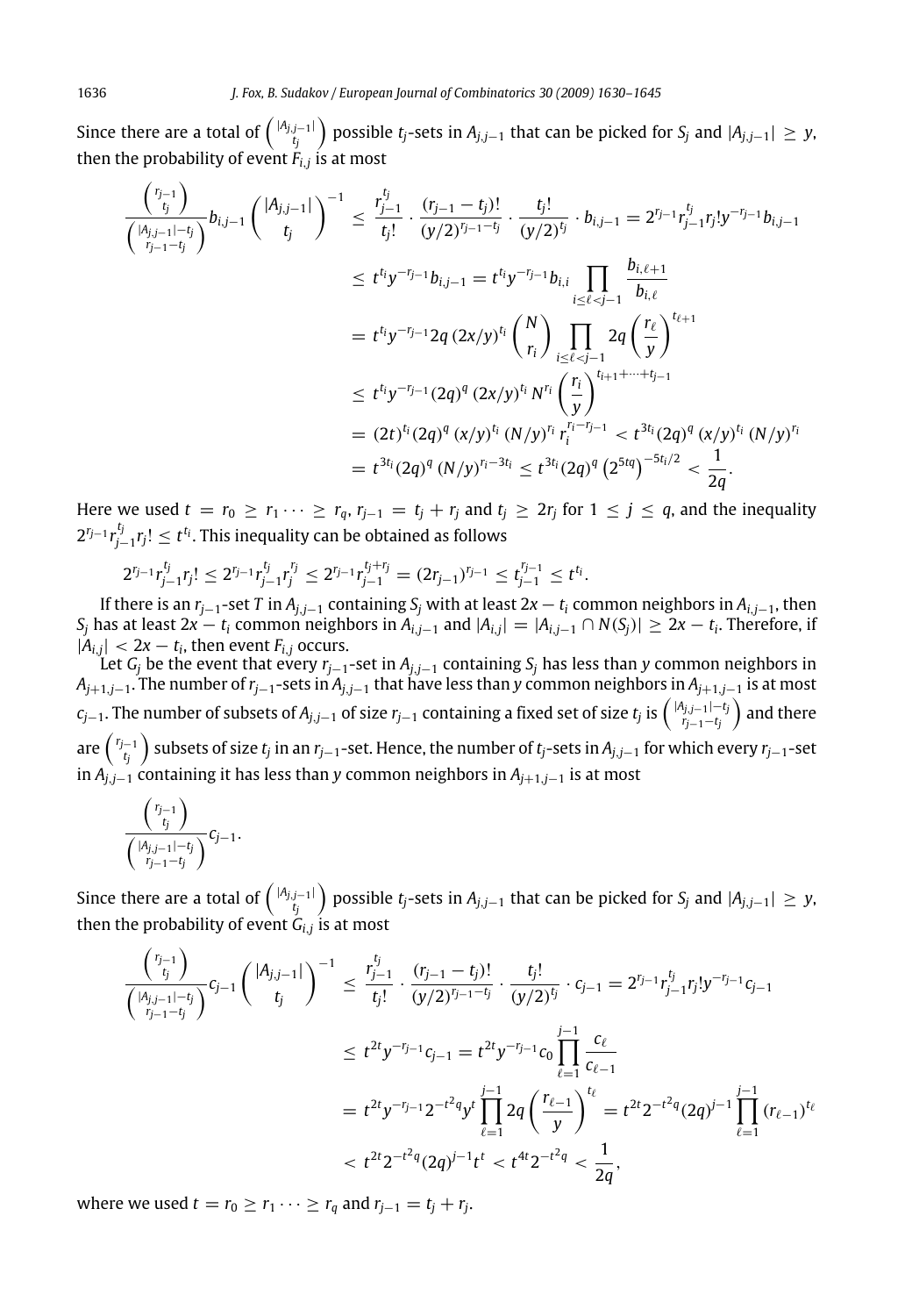If there is an  $r_{j-1}$ -set *T* in  $A_{j,j-1}$  containing  $S_j$  with at least *y* common neighbors in  $A_{j+1,j-1}$ , then *S*<sup>*j*</sup> has at least *y* common neighbors in  $A$ <sup>*j*+1,*j*−1 and  $|A$ <sup>*j*+1,*j*</sub> | =  $|A$ <sup>*j*+1,*j*−1 ∩ *N*(*S*<sup>*j*</sup>)| ≥ *y*. Therefore, if</sup></sup></sup>  $|A_{j+1,j}| < y$ , then event  $G_j$  occurs.

Note that each of the discrete random variables  $X_i$ ,  $Y_{i,i}$ ,  $Z_{i,j}$  are nonnegative. Markov's inequality for nonnegative random variables says that if *X* is a nonnegative discrete random variable and  $c \geq 1$ , then the probability that  $X > c \mathbb{E}[X]$  is less than  $\frac{1}{c}$ . So each of the following five types of events have probability less than  $\frac{1}{2q}$  of occurring:

1.  $F_{i,j}$  with  $i < j$ , 2. *G<sup>j</sup>* , 3.  $X_i > 2qE[X_i],$ 4.  $Y_{i,j} > 2q \mathbb{E}[Y_{i,j}]$  with  $i < j$ , 5.  $Z_{i,j} > 2qE[Z_{i,j}]$  with  $j < i$ .

Since there are a total of  $j - 1 + 1 + 1 + j - 1 + q - j = q + j \leq 2q$  events of the above five types, there is a positive probability that none of these events occur. Hence, there is a choice of *S<sup>j</sup>* for which none of the events  $F_{i,j}$  occur, the event  $G_i$  does not occur,

$$
X_j \leq 2q \mathbb{E}[X_j] \leq b_{j,j}, \qquad Y_{i,j} \leq 2q \mathbb{E}[Y_{i,j}] \leq b_{j,j} \quad \text{for } i < j, \quad \text{and} \quad Z_{i,j} \leq 2q \mathbb{E}[Z_{i,j}] \leq c_j \quad \text{for } j < i.
$$

Recall that  $A_{i,j} = A_{i,j-1} \cap N(S_j)$  if  $i \neq j$  and  $A_{j,j} = A_{j,j-1} \setminus S_j$ . Hence  $A_{i,j} \subset A_{i,j-1}$  for  $1 \leq i, j \leq q$ , which is the first of the five desired properties. By the induction hypothesis,  $A_{\ell,j-1} \subset A_{i,j-1}$  for  $j-1 < \ell < i$ , and so for  $j < \ell < i$ ,  $A_{\ell,j} = A_{\ell,j-1} \cap N(S_j) \subset A_{i,j-1} \cap N(S_j) = A_{i,j}$ , which is the second of the desired properties follows.

Note that  $|A_{i,j}| \ge 2x - t_i$  for  $i < j$  since  $F_{i,j}$  does not occur, and  $|A_{j,j}| = |A_{j,j-1}| - t_j \ge y - t_j \ge 2x - t_j$ . For  $i > j$ , since  $A_{j+1,j} \subset \cdots \subset A_{q,j}$  and event  $G_j$  does not occur, then  $|A_{i,j}| \geq |A_{j+1,j}| \geq y$ . This demonstrates the third of the five desired properties. The upper bounds on *X<sup>j</sup>* and the *Yi*,*<sup>j</sup>* show the fourth desired property and the upper bound on the *Zi*,*<sup>j</sup>* shows the fifth desired property. Hence, by induction on  $j$ , the  $A_{i,j}$  have the desired properties.

We let  $V_i = A_{i,q}$  for  $1 \leq i \leq q$ . For each i, we have  $|V_i| \geq 2x - t_i \geq x$  and all but less than  $b_{i,q}$  dsets in  $\bigcup_{\ell\neq i}V_\ell$  have at least *x* common neighbors in  $V_i$ . To complete the proof, it suffices to show that  $b_{i,q}<(2\Delta)^{-d}\binom{x}{d}$ . Using  $t=r_0\geq r_1\ldots\geq r_q=d$ ,  $r_{i-1}=t_i+r_i$  and  $t_i\geq 2r_i$  for  $1\leq i\leq q$ , we have

$$
b_{i,q} = b_{i,i} \prod_{i \leq \ell \leq q-1} \frac{b_{i,\ell+1}}{b_{i,\ell}} = 2q (2x/y)^{t_i} {N \choose r_i} \prod_{i \leq \ell \leq q-1} 2q \left(\frac{r_{\ell}}{y}\right)^{t_{\ell+1}}
$$
  
\n
$$
\leq (2q)^q (2x/y)^{t_i} N^{r_i} \left(\frac{r_i}{y}\right)^{t_{i+1}+\cdots+t_q}
$$
  
\n
$$
= (2q)^q (2x)^{t_i} y^{r_q-r_{i-1}} N^{r_i} r_i^{t_{i+1}+\cdots+t_q} = (2q)^q 2^{t_i} r_i^{r_i-d} x^{t_i} y^{d-r_{i-1}} N^{r_i} \leq 2^{qtt_i} x^{t_i} y^{d-r_{i-1}} N^{r_i}
$$
  
\n
$$
= 2^{qtt_i} x^d (y^4 N^{-3})^{t_i-d} y^{d-r_{i-1}} N^{r_i} = 2^{qtt_i} x^d (y/N)^{3t_i-3d-r_i} = 2^{qtt_i} x^d (2^{-5qt} \Delta^{-\delta})^{3t_i-3d-r_i}
$$
  
\n
$$
\leq 2^{qtt_i} x^d 2^{-5qtt_i} \Delta^{-2d} = 2^{-4qtt_i} \Delta^{-2d} x^d < (2\Delta)^{-d} {X \choose d}. \quad \Box
$$

We now present the proof of [Theorem 2.1.](#page-2-0) Given a 2-coloring of the edges of  $K_N$  with  $N \geq$ 2<sup>25q3q</sup>d/δ ∆<sup>4δ</sup>n we must show that it contains a monochromatic copy of every (*d*, ∆)-degenerate graph *H* with *n* vertices and chromatic number *q*. Using [Lemmas 2.3](#page-3-1) and [2.4](#page-4-0) (with *y* = 2 <sup>−</sup>5*tq*∆−δ*N* and  $t \leq 3^q d/\delta$ ), we can find vertex subsets  $V_1, \ldots, V_q$ , each of cardinality at least

$$
x = (y/N)^4 N = (2^{-5qt} \Delta^{-\delta})^4 N \ge 2^{5qt} n > 4n,
$$

and a monochromatic subgraph *G* of the 2-edge-coloring such that for each *i* the number of *d*-sets *S* ⊂  $\bigcup_{\ell \neq i} V_{\ell}$  with fewer than *x* common neighbors in *V*<sub>*i*</sub> is less than  $(2\Delta)^{-d} {x \choose d}$ . Then the following embedding lemma shows that *G* contains a copy of *H* and completes the proof.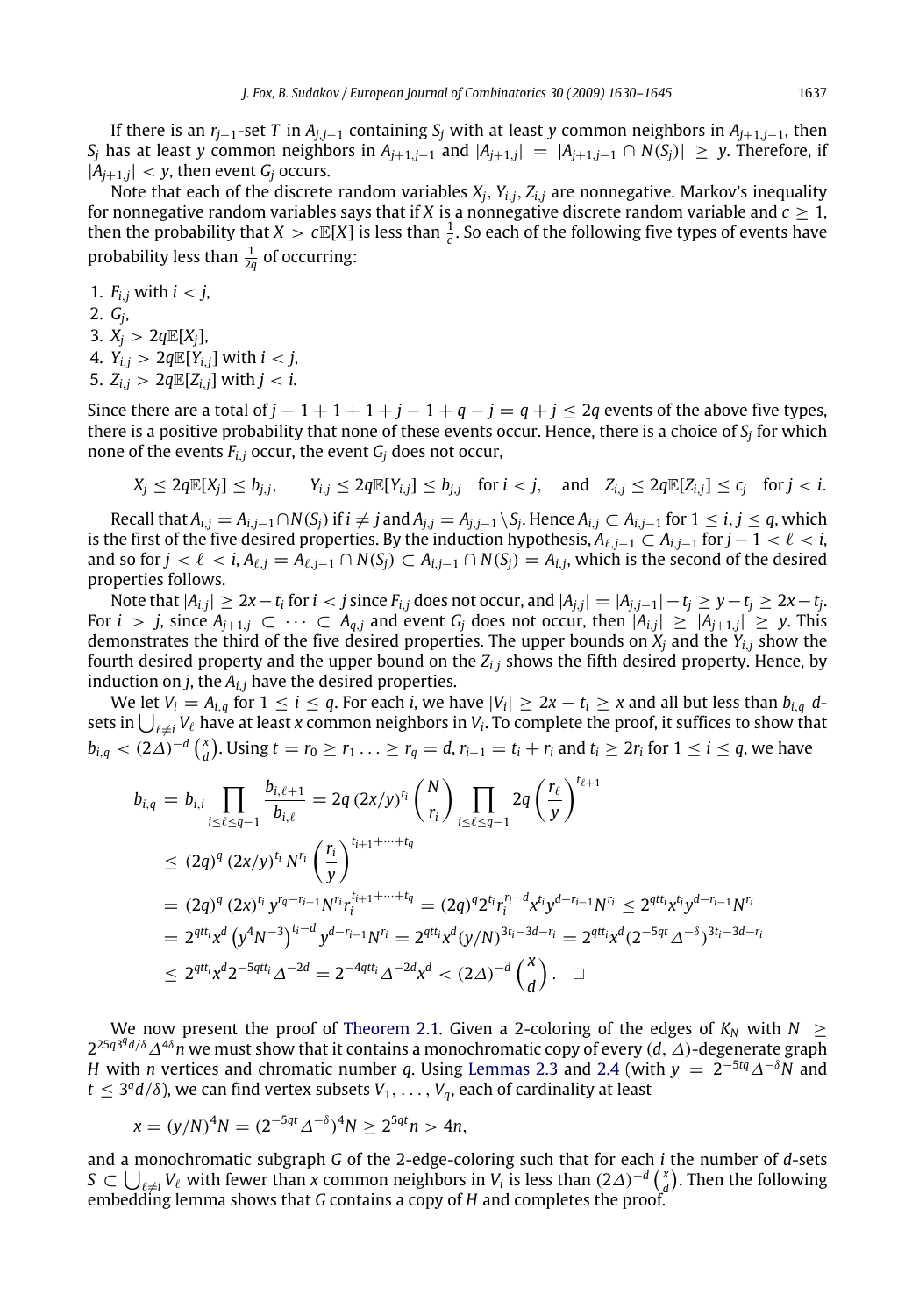**Lemma 2.5.** *Let H be a* (*d*, ∆)*-degenerate graph with n vertices and chromatic number q. Let G be a graph* with vertex subsets  $V_1,\ldots,V_q$  such that for each i,  $|V_i|\geq x\geq 4$ n and the number of  $d$ -sets S  $\subset\bigcup_{\ell\neq i}V_\ell$ with fewer than x common neighbors in V<sub>i</sub> is less than  $(2\varDelta)^{-d}\left(\frac{x}{d}\right)$ . Then G contains a copy of H.

**Proof.** Call a d-set  $S\subset\bigcup_{\ell\neq i}V_\ell$  good with respect to i if  $|N(S)\cap V_i|\geq x$ , otherwise it is *bad with respect*  $t$ o *i.* Also, a subset  $S\, \subset\, \bigcup_{\ell\neq i} V_\ell$  with  $|S|\, <\, d$  is good with respect to  $i$  if it is contained in less than  $(2\Delta)^{|S|-d} \left( \frac{x}{d-|S|} \right)$ d-sets in  $\bigcup_{\ell \neq i} V_{\ell}$  which are bad with respect to *i*. A vertex  $v \in V_k$  with  $k \neq i$  is *bad* with respect to  $i$  and a subset  $S\subset\bigcup_{\ell\neq i}V_\ell$  with  $|S|< d$  if  $S$  is good with respect to  $i$  but  $S\cup\{v\}$  is not. Note that, for any subset  $S \subset \bigcup_{\ell \neq i} V_\ell$  with  $|S| < d$  that is good with respect to *i*, there are at most  $\frac{x}{2\Delta}$ vertices that are bad with respect to *S* and *i*. Indeed, if not, then there would be more than

$$
\frac{x/(2\Delta)}{d-|S|}(2\Delta)^{|S|+1-d}\binom{x}{d-|S|-1}\geq (2\Delta)^{|S|-d}\binom{x}{d-|S|}
$$

subsets of  $\bigcup_{\ell\neq i}V_\ell$  of size  $d$  containing  $S$  that are bad with respect to  $i$ , which would contradict  $S$  being good with respect to *i*.

Since *H* is (*d*,  $\Delta$ )-degenerate, it has an ordering of its vertices { $v_1, \ldots, v_n$ } such that each vertex  $v_k$  has at most *d* neighbors  $v_\ell$  with  $\ell < k$  and there are at most ∆ subsets  $S \subset \{v_1, \ldots, v_k\}$  such that *S* = *N*(*v<sub>i</sub>*) ∩ {*v*<sub>1</sub>, ..., *v<sub>k</sub>*} for some neighbor *v<sub>i</sub>* of *v<sub>k</sub>* with *j* > *k*. Since *H* has chromatic number *q*, there is a partition  $U_1 \cup \cdots \cup U_q$  of the vertex set of  $H$  such that each  $U_i$  is an independent set. For  $1 ≤ j ≤ n$ , let *r*(*j*) denote the index *r* of the independent set *U<sub>r</sub>* containing vertex *v<sub>j</sub>*. Let *N*<sup>−</sup>(*v<sub>k</sub>*) be all the neighbors  $v_\ell$  of  $v_k$  with  $\ell < k$ . Let  $L_h = \{v_1, \ldots, v_h\}$ . An *embedding* of a graph *H* in a graph *G* is an injective mapping  $f : V(H) \to V(G)$  such that  $(f(v_i), f(v_k))$  is an edge of *G* if  $(v_i, v_k)$  is an edge of *H*. In other words, an embedding *f* demonstrates that *H* is a subgraph of *G*. We will use induction on *h* to find an embedding *f* of *H* in *G* such that for  $1 \le i \le q$ ,  $f(U_i) \subset V_i$  and for every vertex  $v_k$  and every *h* ∈ [*n*], the set *f*( $N^{-}(v_k)$  ∩ *L*<sub>*h*</sub>) is good with respect to *r*(*k*).

By our definition, the empty set is good with respect to each *i*,  $1 \le i \le q$ . We will embed the vertices of *H* by increasing order of their indices. Suppose we are embedding v*h*. Then, by the induction hypothesis, for each vertex  $v_k$ , the set  $f(N^-(v_k) \cap L_{h-1})$  is good with respect to  $r(k)$ . Since the set *f*( $\overline{N}$ <sup>−</sup>( $v_h$ ) ∩ *L*<sub>*h*−1</sub>) = *f*( $N$ <sup>−</sup>( $v_h$ )) is good with respect to *r*(*h*), it has at least *x* common neighbors in *V*<sup>*r*</sup>(*h*). Also, there are at most ∆ subsets *S* ⊂ *L*<sub>*h*</sub> for which there is a neighbor  $v_j$  of  $v_h$  with *j* > *h* such  $\det L_h \cap N(v_j) = S.$  So there are at most  $\varDelta$  sets  $f(N^-(v_j) \cap L_{h-1})$  where  $v_j$  is a neighbor of  $v_h$  and  $j > h.$ Note that  $r(j) \neq r(h)$  for  $v_j$  a neighbor of  $v_h$  with  $j > h$ . By the induction hypothesis each such set *f*( $N^-(v_j) ∩ L_{h-1}$ ) is good with respect to *r*(*j*), so there are at most  $\Delta \frac{x}{2\Delta} = x/2$  vertices in  $V_{r(h)}$  which are bad with respect to at least one of the pairs *f*(*N* <sup>−</sup>(v*j*) ∩ *<sup>L</sup>h*−1) and *<sup>r</sup>*(*j*). This implies that there are at least *x*−*x*/2−(*h*−1) > *x*/4 vertices in *Vr*(*h*) in the common neighborhood of *f*(*N* <sup>−</sup>(v*h*)) which are not occupied yet and are good with respect to all of the above pairs *f*(*N* <sup>−</sup>(v*j*) ∩ *<sup>L</sup>h*−1) and *<sup>r</sup>*(*j*). Any of these vertices can be chosen as  $f(v_h)$ . When the induction is complete,  $f(v_h)$  is adjacent to  $f(N^-(v_h))$ for every vertex  $v_h$  of *H*. Hence, the mapping *f* provides an embedding of *H* as a subgraph of *G*.  $\Box$ 

#### <span id="page-8-0"></span>**3. Another bound for Ramsey numbers**

The following theorem is a generalization of a bound by Graham, Rödl, and Ruciński [\[13\]](#page-15-7) on Ramsey numbers for graphs of bounded maximum degree. The proof is a minor variation of their proof.

<span id="page-8-1"></span>**Theorem 3.1.** *The Ramsey number of every* (*d*, ∆)*-degenerate H with n vertices and chromatic number q* satisfies  $r(H)$  ≤  $(2^{7d+8}d^{3d+2}∆)^{\log q}$  *n*.

We will need the following lemma. The *edge density* between a pair of vertex subsets  $W_1$ ,  $W_2$  of a graph *G* is the fraction of pairs  $(w_1, w_2) \in W_1 \times W_2$  that are edges of *G*.

<span id="page-8-2"></span>**Lemma 3.2.** *Let*  $\epsilon > 0$  *and* H *be* a (*d*,  $\Delta$ )-degenerate graph with n vertices and chromatic number q. Let G be a graph on N  $\geq 4\epsilon^{-d}$ qn vertices. If every pair of disjoint subsets W $_1,$  W $_2$   $\subset$  V(G) each with cardinality at least  $\frac{1}{2} \epsilon^d \Delta^{-1} \overline{q}^{-2}N$  has edge density at least  $\epsilon$  between them, then G contains H as a subgraph.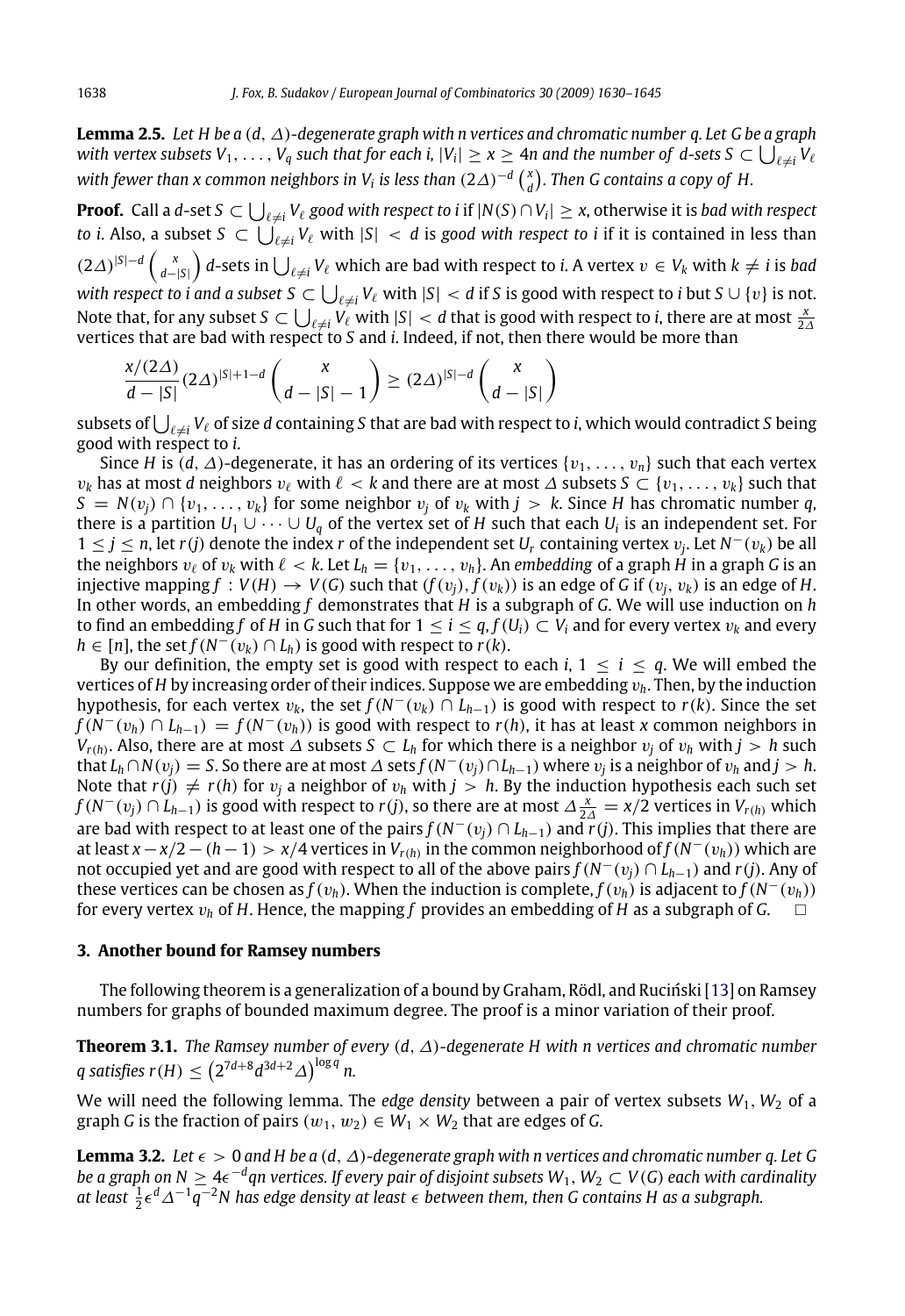**Proof.** Let  $v_1, \ldots, v_n$  be a  $(d, \Delta)$ -degenerate ordering for *H*. Let  $L_i = \{v_1, \ldots, v_i\}$ . Let  $V(H) =$ *U*<sub>1</sub> ∪  $\cdots$  ∪ *U*<sub>*a*</sub> be a partition of the vertex set of *H* into *q* color classes which are independent sets. For  $i > j$ , let  $N(i, j) = N(v_i) \cap L_j$  denote the set of neighbors  $v_h$  of  $v_i$  with  $h \leq j$  and  $d_{i,j} = |N(i, j)|$ . Arbitrarily partition  $V(G) = V_1 \cup \cdots \cup V_q$  into *q* subsets of size  $N/q$ . We will find an embedding  $f: V(H) \to V(G)$  of H such that if  $v_i \in U_k$ , then  $f(v_i) \in V_k$ . For  $1 \le i \le n$  and  $v_i \in U_k$ , let  $T_{i,0} = V_k$ . We will embed the vertices  $v_1, \ldots, v_n$  of *H* one by one in increasing order. We will prove by induction on *j* that at the end of step *j*, we will have vertices  $f(v_1), \ldots, f(v_j)$  and sets  $T_{i,j}$  for  $i > j$  such that

$$
|T_{i,j}| \geq \epsilon^{d_{i,j}} |T_{i,0}| = \epsilon^{d_{i,j}} N/q \geq \epsilon^d N/q
$$

and the following holds. For  $h, \ell \leq j$ ,  $(f(v_h), f(v_\ell))$  is an edge of *G* if  $(v_h, v_\ell)$  is an edge of *H*, and for  $i > j$  and  $v_i \in U_k$ ,  $T_{i,j}$  is the subset of  $V_k$  consisting of those vertices adjacent to  $f(v_p)$  for every vertex  $v_p \in N(i, j)$ . In particular, we have that if *i*, *i'* > *j* are such that  $v_i$ ,  $v_{i'}$  lie in the same independent set  $\dot{U_k}$  and  $N(i,j) = N(i',j)$ , then  $T_{i,j} = T_{i',j}$ . Note that any vertex in  $T_{i,j} \setminus \{f(v_1), \ldots, f(v_j)\}$  can be used to embed v*<sup>i</sup>* .

The base case  $j = 0$  for the induction clearly holds. Our induction hypothesis is that we have vertices  $f(v_1),\ldots,f(v_{j-1})$  and sets  $T_{i,j-1}$  for  $i>j-1$  with  $|T_{i,j-1}|\geq \epsilon^{d_{i,j-1}}N/q$  such that if  $(v_h,v_\ell)$ is an edge of *H* and  $h, \ell < j$ , then  $(f(v_h), f(v_\ell))$  is an edge of *G*, and if  $(v_h, v_\ell)$  is an edge of *H* with  $h < j \leq \ell$ , then  $f(v_h)$  is adjacent to every element of  $T_{\ell,i-1}$ . It is sufficient to find a vertex  $w ∈ T_{j,j-1} \setminus {f(v_1), \ldots, f(v_{j-1})}$  such that for each  $v_i$  adjacent to  $v_j$  with  $i > j$ , the number of elements of  $T_{i,i-1}$  adjacent to w is at least  $\epsilon |T_{i,i-1}|$ . Indeed, if we find such a vertex w, we let  $f(v_i) = w$  and for  $i>j$ , we let  $T_{i,j}=N(w)\cap T_{i,j-1}$  if  $v_i$  is adjacent to  $v_j$  in  $H$  and otherwise  $T_{i,j}=T_{i,j-1}$ , which completes step *j*. For  $v_i$  adjacent to  $v_j$  with  $i > j$ , let  $X_{i,j}$  denote the set of vertices in  $T_{j,j-1}$  with less than  $\epsilon |T_{i,j-1}|$ neighbors in  $T_{i,j-1}$ . If there is a  $X_{i,j}$  with cardinality at least  $\frac{1}{2q\Delta}|T_{j,j-1}|$ , then letting  $W_1 = X_{i,j}$  and *W*<sub>2</sub> = *T*<sub>*i*</sub><sub>j</sub>−1</sub>, the edge density between *W*<sub>1</sub> and *W*<sub>2</sub> is less than  $\epsilon$  and *W*<sub>1</sub>, *W*<sub>2</sub> each has cardinality at least  $\frac{1}{2}$ ∈<sup>*d*</sup>∆<sup>−1</sup>q<sup>−2</sup>N, contradicting the assumption of the lemma. So each of the sets *X<sub>i,j</sub>* has cardinality less than  $\frac{1}{2q\Delta}|T_{j,j-1}|$ .

Since *H* is (*d*,  $\Delta$ )-degenerate, there are at most  $\Delta$  vertex subsets *S* ⊂ *L*<sub>*j*</sub> with  $v_i \in S$  for which there is a vertex  $v_i$  with  $i > j$  and  $N(i, j) = S$ . As we already mentioned, if  $i, i' > j - 1$  are such that  $v_i, v_{i'}$  lie in the same independent set  $U_k$  and  $N(i, j-1) = N(i', j-1)$ , then  $T_{i,j-1} = T_{i', j-1}$ . If furthermore  $v_i, v_{i'}$ are neighbors of  $v_j$ , then  $X_{i,j} = X_{i',j}$ . Since there are q sets  $U_k$  and at most  $\Delta$  sets  $S \subset L_j$  with  $v_j \in S$ for which there is a vertex  $v_i$  with  $i > j$  and  $N(i, j) = S$ , then there are at most  $q\Delta$  distinct sets of the form *Xi*,*<sup>j</sup>* . Hence, at least

$$
|T_{j,j-1}| - q\Delta \frac{1}{2q\Delta} |T_{j,j-1}| - (j-1) > \frac{1}{2} |T_{j,j-1}| - n \ge \frac{1}{2} \epsilon^d q^{-1} N - n \ge n
$$

vertices  $w \in T_{i,i-1}$  can be chosen for  $f(v_i)$ , which by induction on *j* completes the proof. □

We now mention some useful terminology from [\[10\]](#page-15-13) that we need before proving [Theorem 3.1.](#page-8-1) For a graph  $G = (V, E)$  and disjoint subsets  $W_1, \ldots, W_t \subset V$ , the *density*  $d_G(W_1, \ldots, W_t)$  between the  $t \geq 2$  vertex subsets  $W_1, \ldots, W_t$  is defined by

$$
d_G(W_1,\ldots,W_t)=\frac{\sum\limits_{i
$$

If  $|W_1| = \cdots = |W_t|$ , then

$$
d_G(W_1, ..., W_t) = {t \choose 2}^{-1} \sum_{i < j} d_G(W_i, W_j).
$$

**Definition 3.3.** For  $\alpha$ ,  $\rho$ ,  $\epsilon \in [0, 1]$  and a positive integer *t*, a graph  $G = (V, E)$  is  $(\alpha, \rho, \epsilon, t)$ **sparse** if for all subsets  $U \subset V$  with  $|U| \ge \alpha |V|$ , there are disjoint subsets  $W_1, \ldots, W_t \subset U$  with  $|W_1| = \cdots = |W_t| = \lceil \rho |U| \rceil$  and  $d_G(W_1, \ldots, W_{t_i}) \leq \epsilon$ .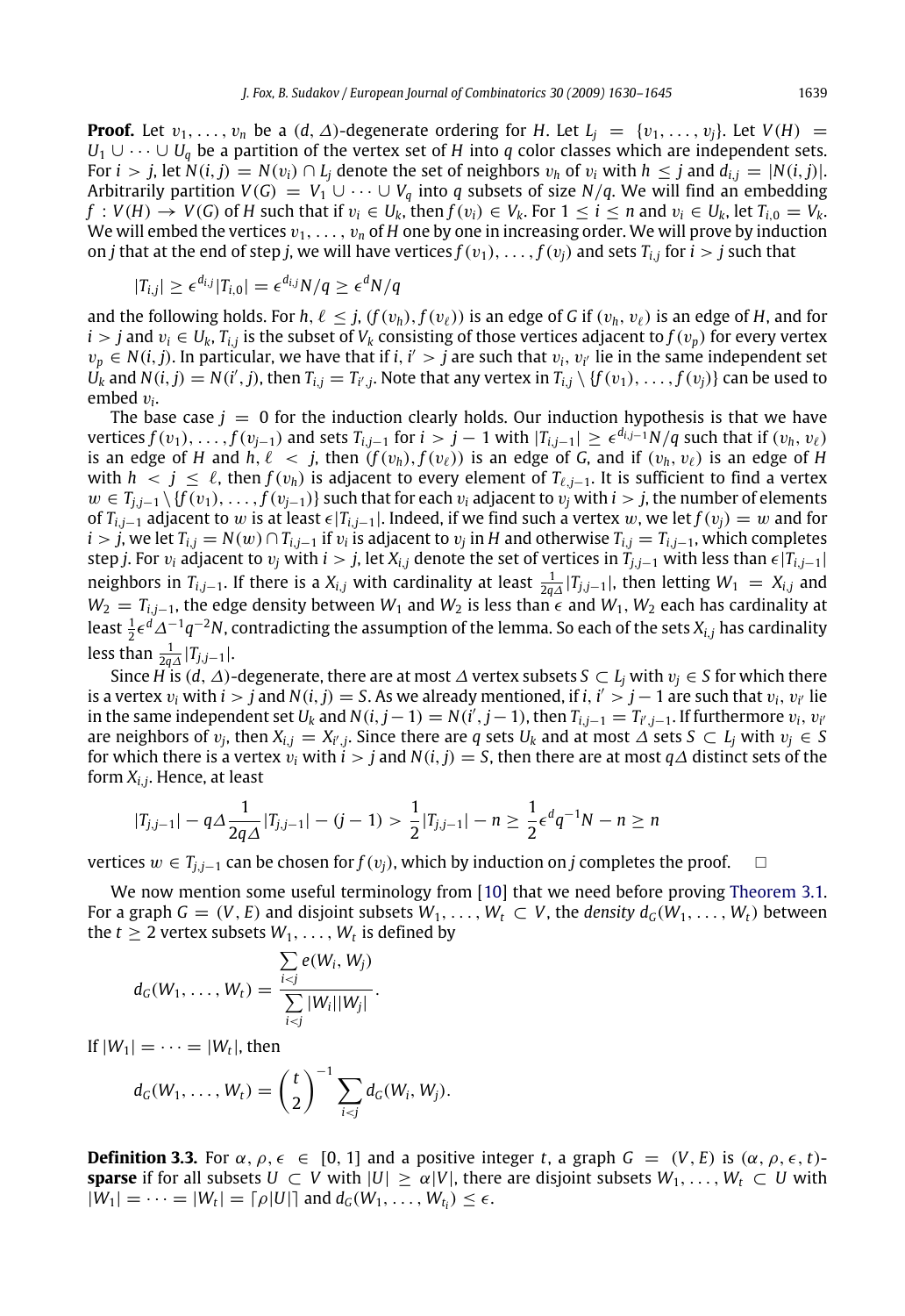By averaging, if  $\alpha' \ge \alpha$ ,  $\rho' \le \rho$ ,  $\epsilon' \ge \epsilon$ ,  $t' \le t$ , and *G* is  $(\alpha, \rho, \epsilon, t)$ -sparse, then *G* is also  $(\alpha', \rho', \epsilon', t')$ -sparse. To prove [Theorem 3.1,](#page-8-1) we use the following simple lemma from [\[10\]](#page-15-13).

<span id="page-10-2"></span>**Lemma 3.4** ([\[10\]](#page-15-13)). If G is ( $\alpha$ ,  $\rho$ ,  $\epsilon$ /4, 2)-sparse, then G is also  $\left( (\frac{2}{\rho})^{h-1}\alpha, 2^{1-h}\rho^h, \epsilon, 2^h \right)$ -sparse for each *positive integer h.*

For this paragraph, let  $\epsilon = \frac{1}{32q^2d}$ ,  $x = 4\epsilon^{-d}\Delta q^2$ , and  $y = (2x)^{\log q}$ . Note that [Lemma 3.2](#page-8-2) demonstrates that if a graph *G* on *N* ≥ *xn* vertices does not contain a (*d*, ∆)-degenerate graph *H* with order *n* and chromatic number *q*, then *G* is  $(xn/N, x^{-1}, \epsilon, 2)$ -sparse. By [Lemma 3.4](#page-10-2) with  $\alpha = xn/N$ ,  $h = \log q$ ,  $\rho = 1/x$ , this implies that if a graph *G* on  $N \geq yn$  vertices does not contain a  $(d, \Delta)$ degenerate graph  $H$  with order  $n$  and chromatic number  $q$ , then  $G$  is  $( y n/N, y^{-1}, 4\epsilon, q)$ -sparse. Hence, as long as  $N \geq yn$ , then there are vertex subsets  $W_1, \ldots, W_q$  of *G* with the same size which is at least *N*/*y* such that  $d_G(W_1, \ldots, W_q)$  is at most 4 $\epsilon$ . Consider a red-blue edge-coloring of  $K_N$  with

$$
N = \left(2^{7d+8}d^{3d+2}\Delta\right)^{\log q} n \ge 8 \left(8q^2(32dq^2)^d\Delta\right)^{\log q} n = 8 \left(8\epsilon^{-d}\Delta q^2\right)^{\log q} n = 8yn,
$$

where we use the fact that the chromatic number *q* of a *d*-degenerate graph satisfies  $q \leq d + 1 \leq 2d$ . If the red graph does not contain *H*, then there are disjoint subsets  $W_1, \ldots, W_q$  of  $V(K_N)$  each with the same cardinality which is at least  $y^{-1}N\,\ge\,8n$  such that  $d_{G(R)}(W_1,\,\ldots\,,\,W_q)$  is at most 4 $\epsilon$ , where *G*(*R*) denotes the graph of color red. Hence, the total number of red edges whose vertices are in different  $W_i$ s is at most 4 $\epsilon q^2 |W_1|^2$ . For each  $W_i$ , delete those  $|W_i|/2$  vertices of  $W_i$  which have the largest number of neighbors in  $\bigcup_{j\neq i}W_j$  in the red graph, and let  $Y_i$  be the remaining vertices of  $W_i$ . Notice that  $|Y_i| = |W_i|/2 \ge 4n$  and every vertex of  $Y_i$  is in at most  $8\epsilon q^2 |W_i| = \frac{|Y_i|}{2d}$  $\frac{d}{2d}$  red edges with vertices in  $\bigcup_{j\neq i}W_j$  since otherwise the number of edges between  $W_i\setminus Y_i$  and  $\bigcup_{j\neq i}W_j$  is more than  $|W_i \setminus Y_i|$ 8 $\epsilon q^2 |W_i| = 4\epsilon q^2 |W_1|^2$ , contradicting the fact that the number  $\sum_{i < j} e(W_i, W_j)$  of red edges with vertices in different subsets is at most 4 $\epsilon q^2 |W_1|^2$ . Therefore, applying the following lemma to the blue graph, there is a monochromatic blue copy of *H*, completing the proof of [Theorem 3.1.](#page-8-1)

**Lemma 3.5.** *Suppose H is a d-degenerate graph with n vertices and chromatic number q. If G is a graph with disjoint vertex subsets*  $Y_1, \ldots, Y_q$  *with*  $|Y_1| = \cdots = |Y_q| \geq 4n$  such that each vertex in  $Y_i$  is adjacent *to all but at most*  $\frac{|Y_i|}{2d}$  $\frac{|Y_i|}{2d}$  vertices of  $\bigcup_{j\neq i} Y_j$ , then H is a subgraph of G.

**Proof.** Let  $v_1, \ldots, v_n$  be an ordering of the vertices of H such that for each vertex  $v_i$ , there are at most *d* neighbors  $v_i$  of  $v_i$  with  $j < i$ . Let  $V(H) = U_1 \cup \cdots \cup U_q$  be a partition of the vertex set of *H* into independent sets. We will find an embedding  $f : V(H) \rightarrow V(G)$  of *H* such that if  $v_i \in U_k$ , then *f*( $v_i$ ) ∈  $Y_k$ . We will embed the vertices  $v_1, \ldots, v_n$  of *H* one by one in increasing order. Suppose we have already embedded  $v_1, \ldots, v_{i-1}$  and we try to embed  $v_i \in U_k$ . Consider a vertex  $v_i$  adjacent to  $v_i$ with  $j < i$ . We have  $v_j \not\in U_k$  since  $U_k$  is an independent set. Therefore,  $f(v_j) \not\in Y_k$  and is adjacent to all but at most  $\frac{|Y_k|}{2d}$  $\frac{Y_k}{2d}$  vertices in  $Y_k$ . Since there are at most *d* such vertices  $v_j$  adjacent to  $v_i$  with  $j < i$ , then there are at least  $|Y_k| - d\frac{|Y_k|}{2d} - (i-1) = \frac{|Y_k|}{2} - (i-1) > n$  vertices in  $Y_k \setminus \{f(v_1), \ldots, f(v_{i-1})\}$  which are adjacent to  $f(v_j)$  for all neighbors  $v_j$  of  $v_i$  with  $j < i$ . Since any of these vertices can be chosen for  $f(v_i)$ , this completes the proof by induction.

#### <span id="page-10-1"></span>**4. Random graphs**

In this section we discuss the arrangeability of sparse random graphs. Our results imply linear upper bounds on Ramsey numbers of these graphs. We start the section with two simple lemmas relating (*d*, ∆)-degeneracy with *p*-arrangeability.

<span id="page-10-0"></span>**Lemma 4.1.** *If a graph is*  $(d, \Delta)$ *-degenerate, then it is*  $(\Delta(d-1)+1)$ *-arrangeable.* 

**Proof.** Let  $v_1, \ldots, v_n$  be a  $(d, \Delta)$ -degenerate ordering of the vertices of a graph *G*. Then for each *i*, there are at most  $\Delta$  subsets *S*, each of cardinality at most *d*, such that  $S = N(v_i) \cap \{v_1, \ldots, v_i\}$  for some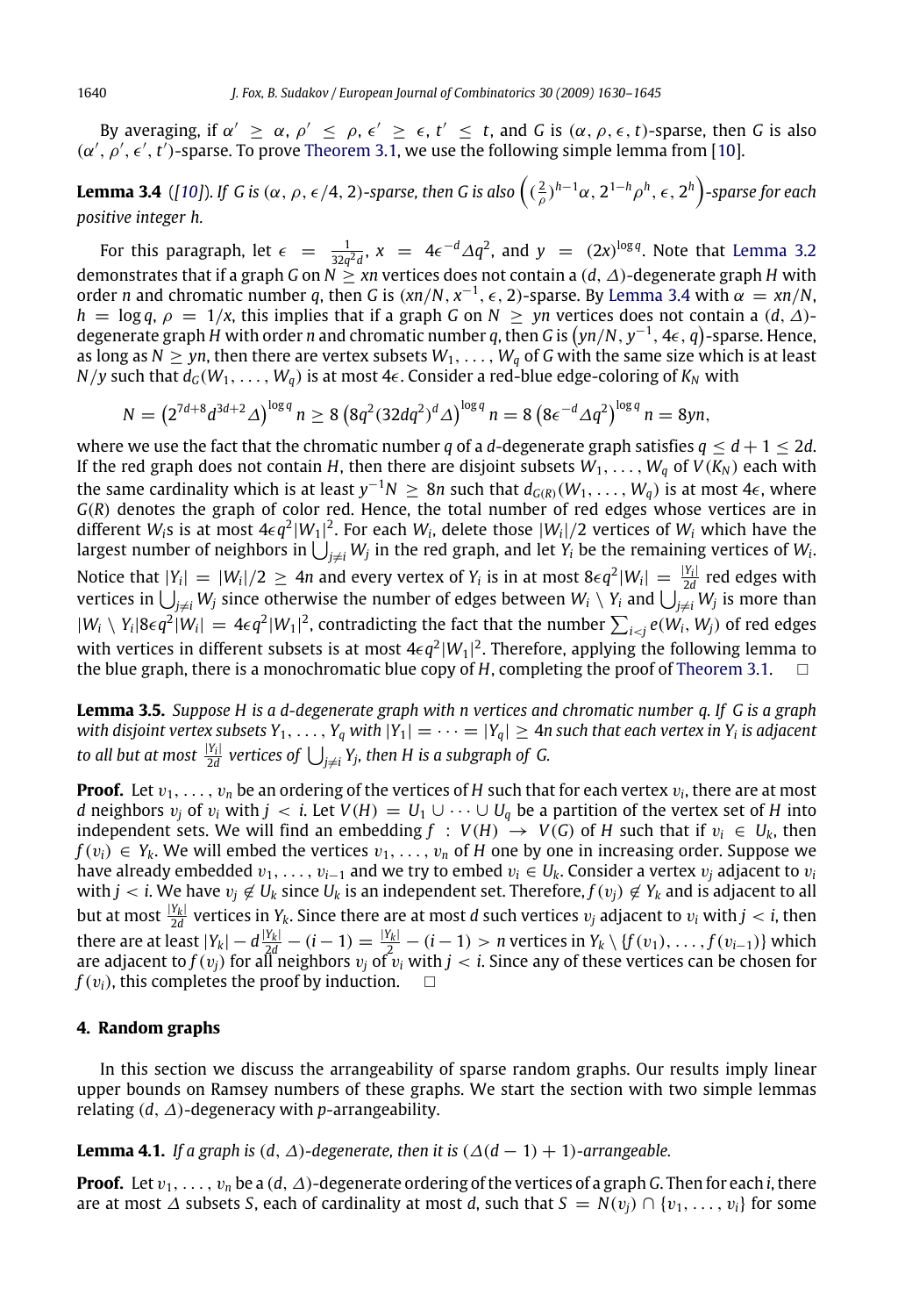neighbor  $v_j$  of  $v_i$  with  $j > i$ . Therefore, for any vertex  $v_i$ , its neighbors to the right of  $v_i$  have together at most  $\Delta(d-1) + 1$  neighbors to the left of  $v_i$  (including  $v_i$ ), and so the graph *G* is  $(\Delta(d-1) + 1)$ arrangeable.  $\square$ 

## <span id="page-11-0"></span>**Lemma 4.2.** *If a graph is p-arrangeable, then it is* (*p*, 2 *p*−1 )*-degenerate.*

**Proof.** Let  $v_1, \ldots, v_n$  be a p-arrangeable ordering of the vertices of a graph *G*. For any vertex  $v_i$ , its neighbors to the right of  $v_i$  have together at most p neighbors to the left of  $v_i$  (including  $v_i$ ). Let  $N(i, i)$ denote the set of neighbors  $v_k$  of  $v_j$  with  $k \leq i$ . For every neighbor  $v_j$  of  $v_j$  with  $j > i$ , the set  $N(j, i)$ lies in a set of size p that contains  $v_i$ , so there are at most 2<sup>p−1</sup> such sets  $N(j,i)$ . Let  $v_i$  be the neighbor of v*<sup>j</sup>* which has maximum index *i* < *j*. Then using the *p*-arrangeability property for v*<sup>i</sup>* , we get that the number of neighbors of  $v_j$  in  $\{v_1, \ldots, v_j\}$  is  $|N(j, i)| \leq p$ . Hence, the ordering demonstrates that *G* is (*p*, 2 *p*−1 )-arrangeable.

We prove for  $d \geq 10$  that a.s. the random graph  $G(n, d/n)$  is 256 $d^2$ -arrangeable. This follows from [Lemma 4.1](#page-10-0) and [Theorem 4.8](#page-12-0) below which says that for  $d \ge 10$  a.s.  $G(n, d/n)$  is (16*d*, 16*d*)degenerate. [Theorems 4.8](#page-12-0) and [3.1](#page-8-1) together imply [Theorem 1.4,](#page-2-2) which says that *G*(*n*, *d*/*n*) almost surely has Ramsey number at most 2<sup>cd log2</sup> d<sub>n</sub>, where c is an absolute constant. Since the random bipartite graph  $G(n, n, d/n)$  is a subgraph of  $G(2n, d/n)$ , [Theorem 4.8](#page-12-0) implies that almost surely *G*(*n*, *n*, *d*/*n*) is (32*d*, 32*d*)-degenerate. Together with [Theorem 2.1,](#page-2-0) this proves [Theorem 1.5,](#page-2-3) which says that  $G(n, n, d/n)$  almost surely has Ramsey number at most  $2^{cd}n$ , where *c* is an absolute constant.

The ordering of the vertices of *G*(*n*, *d*/*n*) used to prove [Theorem 4.8](#page-12-0) is a careful modification of the ordering by decreasing degrees. Let *A* be the set of vertices of degree more than 16*d*. It is easy to show that a.s. *A* is quite small. We then enlarge *A* to a set *F* (*A*) that we show has the property that no vertex in the complement of  $F(A)$  has more than one neighbor in  $F(A)$  and a.s.  $|F(A)| \leq 4|A|$ . Since  $|F(A)|$ is small enough, a.s. any set with size |*F* (*A*)| (so, in particular, the set *F* (*A*) itself) is sparse enough that the subgraph of  $G(n, d/n)$  induced by it is  $(2, 3)$ -degenerate. We first order the set  $F(A)$  and then add the remaining vertices of *G*(*n*, *d*/*n*) arbitrarily. We use this vertex order to demonstrate that a.s. *G*(*n*, *d*/*n*) is (16*d*, 16*d*)-degenerate.

<span id="page-11-1"></span>Before proving [Theorem 4.8,](#page-12-0) we need several simple lemmas.

## **Lemma 4.3.** *Almost surely there are at most* 2 <sup>4</sup>−8*<sup>d</sup>n vertices of G*(*n*, *d*/*n*) *with degree larger than* 16*d.*

**Proof.** Let *A* be the subset of  $s = 2^{4-8d}n$  vertices of largest degree in  $G = G(n, d/n)$  and *D* be the minimum degree of vertices in *A*. So there are at least *sD*/2 edges that have at least one vertex in *A*. Consider a random subset *A* <sup>0</sup> of *A* with size |*A*|/2. Every edge which contains a vertex of *A* has a probability at least 1/2 of having exactly one vertex in A'. This can be easily seen by considering the cases where the edge lies entirely in *A* and where the edge has exactly one vertex in *A*. So there is a subset  $A' \subset A$  of size  $|A|/2$  such that the number *m* of edges between  $A'$  and  $V(G) \setminus A'$  satisfies  $m \geq sD/4 = |A'|D/2.$ 

We now give an upper bound on the probability that  $D \geq 16d$ . Each subset A' of G(n,  $d/n$ ) of size *s*/2 has probability at most

$$
\left(\frac{\frac{5}{2}(n-\frac{5}{2})}{m}\right)(d/n)^m \le \left(\frac{esn}{2m}\right)^m (d/n)^m \le \left(\frac{2sd}{m}\right)^m \le \left(\frac{8d}{D}\right)^m \le 2^{-4ds}
$$

of having at least  $m \ge (s/2)(16d)/2 = 4sd$  edges between *A'* and  $V(G) \setminus A'$ . Therefore the probability that there is a subset *A'* of size  $s/2$  which has at least 4sd edges between *A'* and  $V(G) \setminus A'$  is at most

$$
\binom{n}{s/2} 2^{-4ds} < \left(\frac{2en}{s}\right)^{s/2} 2^{-4ds} \le \left(\frac{2^{3-8d}n}{s}\right)^{s/2} = o(1),
$$

completing the proof.  $\square$ 

<span id="page-11-2"></span>**Lemma 4.4.** *If a graph G*  $= (V, E)$  *of order n has less than*  $\frac{9}{8}$ *n edges, then it contains a vertex of degree at* 8 *most one or contains a vertex of degree two whose both neighbors have degree two.*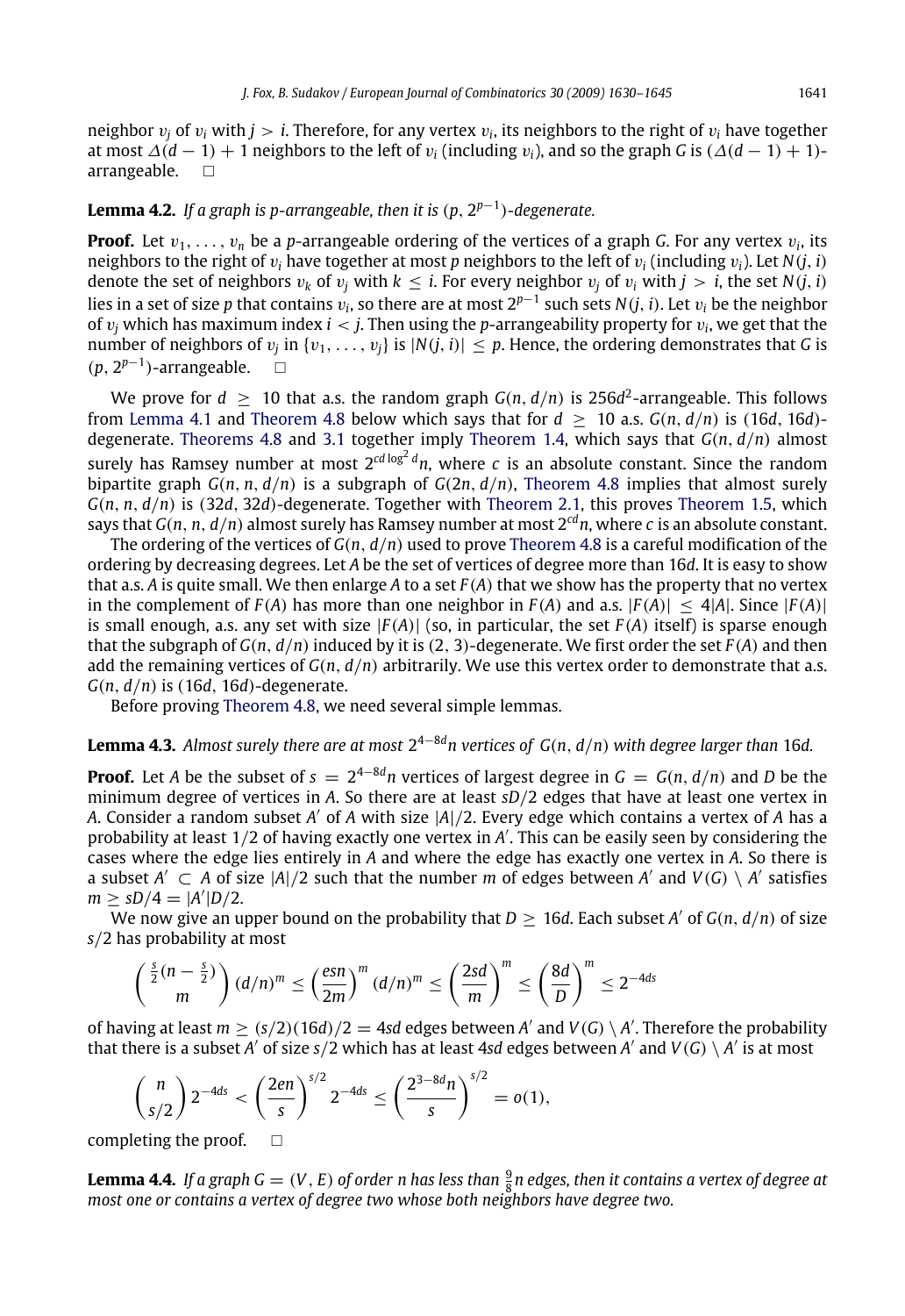**Proof.** Suppose for contradiction that *G* has minimum degree at least 2 and there is no vertex of degree 2 whose both neighbors have degree two. Let  $V_1 \subset V$  be those vertices with degree 2 and  $V_2 = V \setminus V_1$ be those vertices of degree at least 3. Let  $x = |V_1|$ . Since every vertex in  $V_1$  has degree at least two and every vertex in *V*<sub>2</sub> has degree at least three, then the number of edges of *G* is at least  $\frac{2x+3(n-x)}{2} = \frac{3n}{2} - \frac{x}{2}$ . Since we assumed that every vertex of degree two has at most one neighbor with degree two, then the subgraph of *G* induced by  $V_1$  has maximum degree at most one. Therefore,  $V_1$  spans at most  $x/2$ edges. Since the vertices in *V*<sup>1</sup> have degree 2, then the number of edges of *G* with at least one vertex in *V*<sub>1</sub> is 2*x* − *e*(*V*<sub>1</sub>) ≥  $\frac{3}{2}$ *x*. Hence, the number of edges of *G* is at least max  $(\frac{3n}{2} - \frac{x}{2}, \frac{3}{2}x)$ . Regardless of the value of *x*, this number is always at least  $\frac{9n}{8}$ , a contradiction.  $\Box$ 

<span id="page-12-3"></span>**Lemma 4.5.** *If for r*,  $s \geq 1$ , every subgraph of a graph  $G = (V, E)$  has a vertex with degree at most one or *a vertex with degree at most s all of whose neighbors have degree at most r, then G is* (*s*,*r* +1)*-degenerate.*

**Proof.** Pick out vertices  $v_n$ ,  $v_{n-1}$ , ...,  $v_1$  one by one such that for each *j*, in the subgraph of *G* induced by *V*  $\{v_n, v_{n-1}, \ldots, v_{i+1}\}$ , the vertex  $v_i$  has degree at most one or it has degree at most *s* and all of its neighbors have degree at most *r*. Let  $L_j = \{v_1, \ldots, v_j\}$ . First note that this ordering has the property that each vertex  $v_i$  has at most *s* neighbors  $v_i$  with  $i < j$  since its degree in the subgraph of *G* induced by *L<sup>j</sup>* is at most *s*. Let *N*1(v*j*) be those vertices v*<sup>k</sup>* with *k* > *j* that are adjacent to v*<sup>j</sup>* and have a neighbor in  $L_{i-1}$ . The cardinality of  $N_1(v_i)$  is at most *r* since otherwise the vertex  $v_h \n∈ N_1(v_i)$  with the largest index *h* has at least two neighbors in  $L_h$  and has a neighbor  $v_i \in L_h$  which has degree more than *r* in  $L_h$ , contradicting how we chose  $v_h$ . The vertices  $v_k$  with  $k > j$  that are adjacent to  $v_j$  and have degree one in the subgraph of *G* induced by  $L_k$  satisfy  $N(v_k) \cap L_j = \{v_j\}$ . Therefore, for each *j*, there are at most *r* + 1 sets *S* ⊂ *L*<sub>*j*</sub> for which *S* = *N*(*v*<sub>*k*</sub>) ∩ *L*<sub>*j*</sub> for some vertex *v*<sub>*k*</sub> adjacent to *v*<sub>*j*</sub> with *k* > *j*. Hence, this ordering shows that *G* is  $(s, r + 1)$ -degenerate.  $\Box$ 

<span id="page-12-1"></span>**Lemma 4.6.** Almost surely every subgraph G' of G(n, d/n) with t  $\leq$  (5d) $^{-9}$ n vertices has average degree *less than* 9/4*.*

**Proof.** Let *S* be a subset of size *t* with  $t \le (5d)^{-9}n$ . The probability that *S* has at least  $m = \frac{9}{8}t$  edges is at most  $\begin{pmatrix} \binom{t}{2} \\ m \end{pmatrix}$ *m* (*d*/*n*) *<sup>m</sup>*. Therefore, by the union bound, the probability that there is a subset of size *t* with at least  $m = \frac{9}{8}t$  edges is at most

$$
{n \choose t} {t \choose 2} {d \choose m}^m \le {en \choose t}^t \left(\frac{et^2}{2m}\right)^m \left(\frac{d}{n}\right)^m = e^t \left(\frac{4e}{9}\right)^{9t/8} \left(\frac{n}{t}\right)^t \left(\frac{dt}{n}\right)^{9t/8}
$$
  

$$
\leq 5^t \left(\frac{n}{t}\right)^t \left(\frac{dt}{n}\right)^{9t/8} = 5^t (d^9 t/n)^{t/8}.
$$

Summing over all  $t\leq (5d)^{-9}n$ , one easily checks that the probability that there is an induced subgraph with at most (5*d*) <sup>−</sup><sup>9</sup>*n* vertices and average degree at least 9/4 is *o*(1), completing the proof.

For a graph  $G = (V, E)$  and vertex subset  $S \subset V$ , let  $F(S)$  denote a vertex subset formed by adding vertices from *V* \ *S* with at least two neighbors in *S* one by one until no vertex in *V* \ *F* (*S*) has at least two neighbors in *F* (*S*). It is not difficult to see that *F* (*S*) is uniquely determined by *S*.

<span id="page-12-2"></span>**Lemma 4.7.** Almost surely every vertex subset S of G(n, d/n) with cardinality t  $\leq (5d)^{-10}$ n has  $|F(S)|$ ≤ 4*t.*

**Proof.** Suppose not, and consider the set *T* of the first 4*t* vertices of *F* (*S*). By definition, the number of edges in the subgraph induced by *T* is at least  $2(|T| - |S|) \ge \frac{3}{2}|T|$ , so the average degree of this induced subgraph is at least 3. But [Lemma 4.6](#page-12-1) implies that a.s. every induced subgraph of  $G(n, d/n)$ with at most 4*t* vertices has average degree less than 3, a contradiction.  $\square$ 

<span id="page-12-0"></span>**Theorem 4.8.** For  $d > 10$ , the graph  $G(n, d/n)$  is almost surely (16*d*, 16*d*)-degenerate.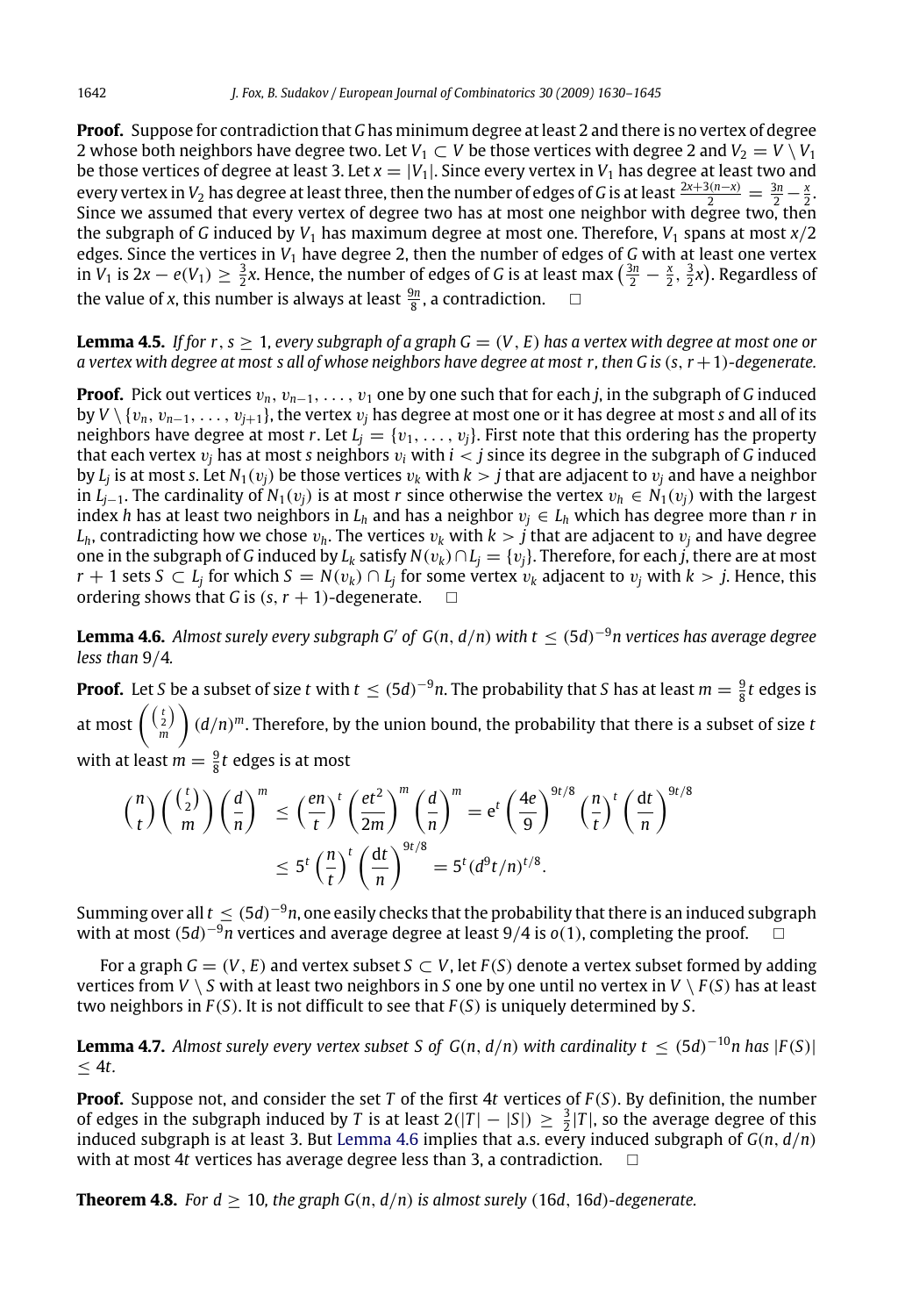**Proof.** Let *A* be the  $(5d)^{-10}n$  vertices of largest degree in  $G(n, d/n)$ . Since  $(5d)^{-10}n \geq 2^{4-8d}n$  for  $d > 10$ , by [Lemma 4.3,](#page-11-1) a.s. all vertices not in *A* have degree at most 16*d*. By [Lemma 4.7,](#page-12-2) a.s.  $|F(A)| <$ 4|*A*|. By [Lemmas 4.6,](#page-12-1) [4.4](#page-11-2) and [4.5,](#page-12-3) a.s. the subgraph of *G* induced by *F* (*A*) is (2, 3)-degenerate. Let  $v_1, \ldots, v_{|F(A)|}$  be an ordering of  $F(A)$  that respects the (2, 3)-degeneracy. Arbitrarily order the vertices not in *F*(*A*) as  $v_{|F(A)|+1}, \ldots, v_n$ . Let  $L_i = \{v_1, \ldots, v_i\}$ . We claim that this is the desired ordering for the vertices of  $G(n, d/n)$ . Consider a vertex  $v_i$ . If  $i \leq |F(A)|$ , then  $v_i$  has the following three properties:

- there are at most two neighbors  $v_i$  of  $v_i$  with  $j < i$ ,
- there are at most three subsets  $S \subset L_i$  for which there is a neighbor  $v_h$  of  $v_i$  with  $i < h \leq |F(A)|$ and  $N(v_h) \cap L_i = S$ , and
- every neighbor  $v_k$  of  $v_i$  with  $k > |F(A)|$  has  $N(v_k) \cap L_i = \{v_i\}.$

If  $i > |F(A)|$ , then  $v_i$  has maximum degree at most 16*d*. Therefore, this ordering demonstrates that  $G(n, d/n)$  is a.s. (16*d*, 16*d*)-degenerate, completing the proof.  $\square$ 

We next prove [Lemma 4.11,](#page-13-0) which completes the proof of [Theorem 1.2,](#page-1-0) and says that for  $d > 300$ a.s.  $G(n, d/n)$  is not  $d^2/144$ -arrangeable.

<span id="page-13-1"></span>**Lemma 4.9.** *Let p* =  $d/n$  *with*  $d \ge 300$ *. Almost surely every pair A, B of disjoint subsets of*  $G(n, p)$  *of size at least n*/6 *have at least p*|*A*||*B*|/2 *edges between them.*

**Proof.** Let  $s = n/6$ . If there are disjoint subsets A, B each of size at least *s* which have less than  $p|A||B|/2$  between them, then by averaging over all subsets  $A' \subset A$  and  $B' \subset B$  with  $|A'| = |B'| = s$ , there are subsets  $A' \subset A$  and  $B' \subset B$  with  $|A'| = |B'| = s$  and the number of edges between  $A'$  and  $B'$ is at most  $p|A'||B'|/2$ .

Using the standard Chernoff bound (see page 306 of [\[4\]](#page-14-5)) for *s* 2 independent coin flips each coming up heads with probability  $p = d/n$ , the probability that a fixed pair of disjoint subsets A', B' of  $G(n, d/n)$  each of size *s* have less than  $ps^2/2$  edges between them is at most

 $e^{-(ps^2/2)^2/(2ps^2)} = e^{-ps^2/8}.$ 

The probability that no pair of disjoint subsets *A'* , *B'* each of size  $s$  has less than  $ps^2/2$  edges between them is at most

$$
{\binom{n}{s}}{\binom{n-s}{s}}e^{-ps^2/8}\leq \left(\frac{en}{s}\right)^{2s}e^{-ps^2/8}=\left(6e\cdot e^{-d/96}\right)^{2s}=o(1).
$$

So a.s. every pair of disjoint subsets *A*, *B* each with cardinality at least *n*/6 has at least *p*|*A*||*B*|/2 edges between them.  $\Box$ 

<span id="page-13-2"></span>**Lemma 4.10.** In  $G(n, d/n)$  with  $d = o(n^{1/6})$ , a.s. no pair of vertices have three common neighbors.

**Proof.** A pair of vertices together with its three common neighbors form the complete bipartite graph  $K_{2,3}$ . Let us compute the expected number of  $K_{2,3}$  in  $G(n, d/n)$ . We pick the vertices and then multiply by the probability that they form  $K_{2,3}$ . So the expected number of  $K_{2,3}$  is

$$
{\binom{n}{2}} {\binom{n-3}{3}} (d/n)^6 \le n^5 (d/n)^6 = o(1),
$$

which implies the lemma.  $\square$ 

<span id="page-13-0"></span>**Lemma 4.11.** For  $d \geq 300$ , almost surely  $G(n, d/n)$  is not  $d^2/144$ -arrangeable.

**Proof.** Suppose for contradiction that  $G(n, d/n)$  is  $d^2/144$ -arrangeable, so there is a corresponding ordering  $v_1, \ldots, v_n$  of its vertices. Let  $V_1 = \{v_i\}_{i \leq n/3}, V_2 = \{v_i\}_{n/3 < i \leq 2n/3},$  and  $V_3 = \{v_i\}_{2n/3 < i \leq n}$ . Delete from  $V_3$  all vertices that have fewer than  $\frac{d}{n}|V_1|/2 = d/6$  neighbors in  $V_1$ , and let  $V'_3$  be the remaining subset of *V*<sub>3</sub>. Note that a.s.  $|V'_3| \ge n/3 - n/6 = n/6$  since otherwise *V*<sub>3</sub> \ *V*<sub>3</sub> and *V*<sub>1</sub> each has cardinality at least  $n/6$  and have fewer than  $\frac{d}{n}|V_3 \setminus V'_3||V_1|/2$  edges between them, which would contradict [Lemma 4.9.](#page-13-1) Delete from  $V_2$  all vertices that have fewer than  $\frac{d}{n}|V'_3|/2$  neighbors in  $V'_3$ , and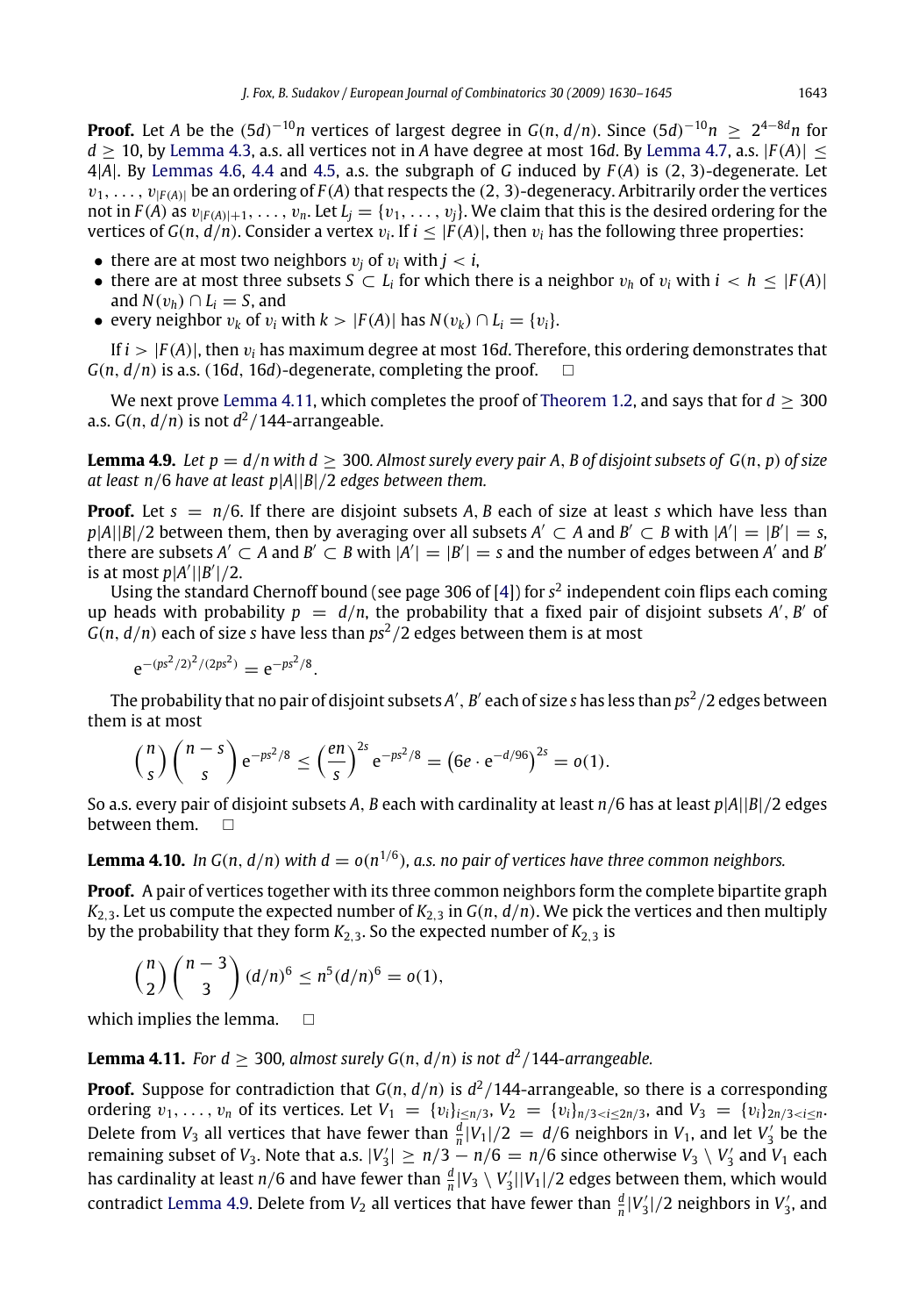let  $V'_2$  be the remaining subset of  $V_2$ . Note that  $|V'_2| \ge n/3 - n/6 = n/6$  since otherwise  $V_2 \setminus V'_2$  and  $V_3'$  each has cardinality at least  $n/6$  and have fewer than  $\frac{d}{n}|V_2 \setminus V_2'||V_3'|/2$  edges between them, which would contradict [Lemma 4.9.](#page-13-1) Pick any vertex  $v \in V_2'$ . Vertex  $v$  has at least  $\frac{d}{n}|V_3'|/2 \geq d/12$  neighbors in  $V'_3$ . Let  $U = \{u_1, \ldots, u_r\}$  denote a set of  $r = d/12$  neighbors of v in  $V'_3$ . Let  $d(u_i)$  denote the number of neighbors of *u<sup>i</sup>* in *V*<sup>1</sup> and *d*(*ui*, *uj*) denote the number of common neighbors of *u<sup>i</sup>* and *u<sup>j</sup>* in *V*1. Note that for each  $u_i \in U$ ,  $d(u_i) \geq d/6$ . Also, by [Lemma 4.10,](#page-13-2)  $d(u_i, u_j) \leq 2$  for distinct vertices  $u_i, u_j$ . By the inclusion–exclusion principle, the number of vertices in  $V_1$  adjacent to at least one vertex in *U* is at least

$$
\sum_{1 \leq i \leq r} d(u_i) - \sum_{1 \leq i < j \leq r} d(u_i, u_j) \geq rd/6 - {r \choose 2} \cdot 2 > d^2/144.
$$

Hence, a.s.  $G(n, d/n)$  is not  $d^2/144$ -arrangeable.  $\Box$ 

#### **5. Concluding remarks**

In this paper we proved that for fixed *d*, the Ramsey number of the random graph *G*(*n*, *d*/*n*) is a.s. linear in *n*. More precisely, we showed that there are constants  $c_1$ ,  $c_2$  such that a.s.

$$
2^{c_1d} n \le r (G(n, d/n)) \le 2^{c_2d \log^2 d} n.
$$

We think that the upper bound can be further improved and that the Ramsey number of the random graph  $G(n, d/n)$  is a.s. at most  $2^{cd}n$  for some constant *c*.

There are many results demonstrating that certain parameters of random graphs are highly concentrated (see, e.g., the books [\[5](#page-14-6)[,16\]](#page-15-14)). Probably the most striking example of this phenomena is a recent result of Achlioptas and Naor [\[1\]](#page-14-7). Extending earlier results from [\[23,](#page-15-15)[20\]](#page-15-16), they demonstrate that for fixed  $d > 0$ , a.s. the chromatic number of the random graph  $G(n, d/n)$  is  $k_d$  or  $k_d + 1$ , where  $k_d$  is the smallest integer *k* such that  $d < 2k \log k$ . We do not think the Ramsey numbers of random graphs are nearly as highly concentrated. However, it would be interesting to determine if there is a constant  $c_d > 0$  for each  $d > 1$  such that the random graph  $G(n, d/n)$  a.s. has Ramsey number  $(c_d + o(1))$  *n*.

#### **Acknowledgements**

The first author's research is supported by an NSF Graduate Research Fellowship and a Princeton Centennial Fellowship. The second author's research is supported in part by NSF CAREER award DMS-0812005 and by a USA-Israeli BSF grant.

#### **References**

- <span id="page-14-7"></span>[1] D. Achlioptas, A. Naor, The two possible values of the chromatic number of a random graph, Ann. Math. 162 (2005) 1333–1349.
- <span id="page-14-3"></span>[2] M. Ajtai, J. Komlós, E. Szemerédi, Topological complete subgraphs in random graphs, Studia Sci. Math. Hungar. 14 (1979) 293–297.
- <span id="page-14-4"></span>[3] N. Alon, M. Krivelevich, B. Sudakov, Turán numbers of bipartite graphs and related Ramsey-type questions, Combin. Probab. Comput. 12 (2003) 477–494.
- <span id="page-14-5"></span>[4] N. Alon, J.H. Spencer, The Probabilistic Method, 2nd ed., Wiley, New York, 2000.
- <span id="page-14-6"></span>[5] B. Bollobás, Random Graphs, 2nd ed, in: Cambridge Studies in Advanced Mathematics, vol. 73, Cambridge University Press, Cambridge, 2001.
- <span id="page-14-0"></span>[6] S.A. Burr, P. Erdős, On the magnitude of generalized Ramsey numbers for graphs, in: Infinite and Finite Sets I, in: Colloquia Mathematica Soc. Janos Bolyai, vol. 10, North-Holland, Amsterdam, London, 1975, pp. 214–240.
- <span id="page-14-2"></span>[7] G. Chen, R.H. Schelp, Graphs with linearly bounded Ramsey numbers, J. Combin. Theory Ser. B 57 (1993) 138–149.
- <span id="page-14-1"></span>[8] V. Chvátal, V. Rödl, E. Szemerédi,W.T. Trotter Jr., The Ramsey number of a graph with bounded maximum degree, J. Combin. Theory Ser. B 34 (1983) 239–243.